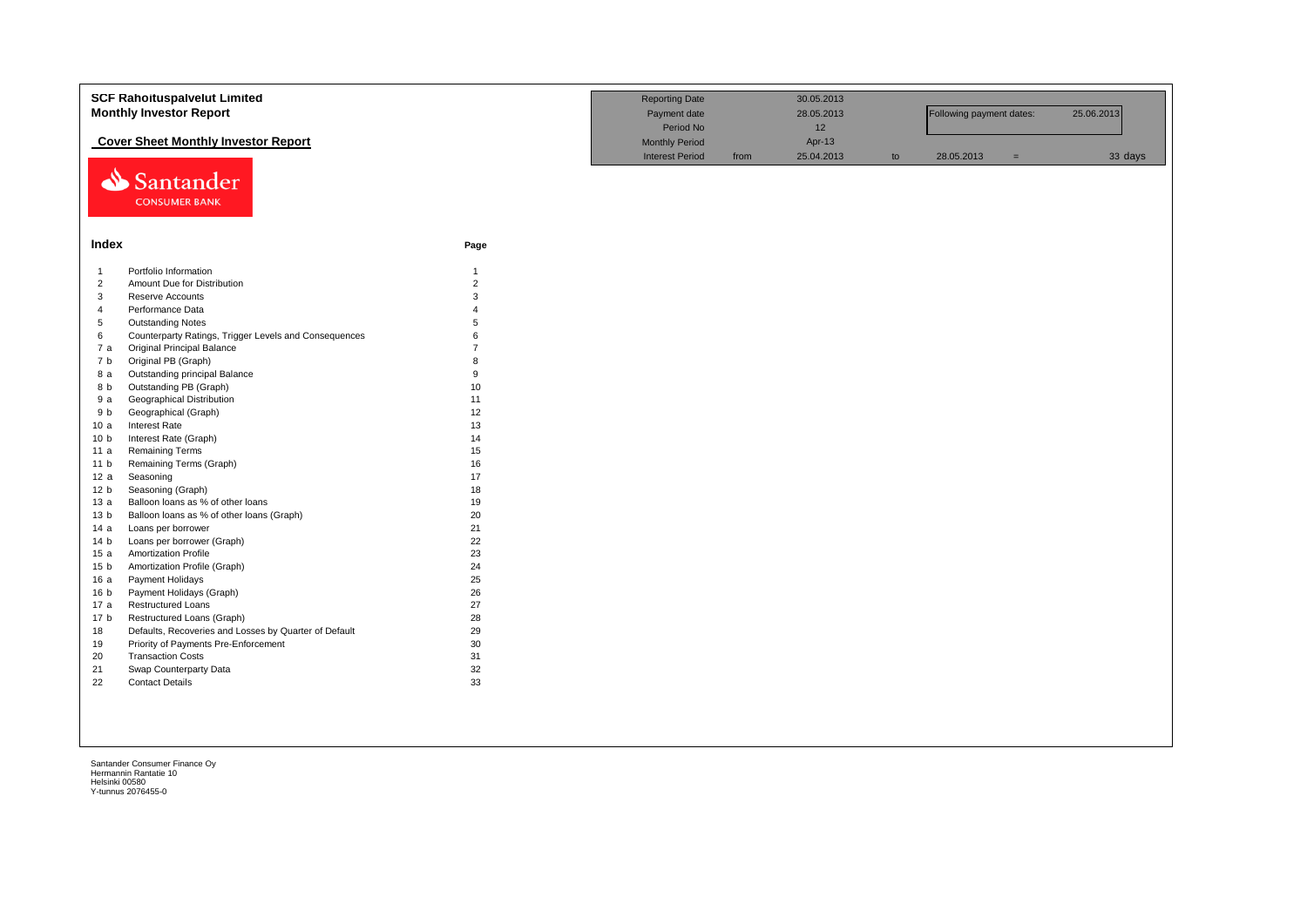| <b>SCF Rahoituspalvelut Limited</b>                                              |                               | <b>Reporting Date</b>         |            | 30.05.2013       |                   |         |
|----------------------------------------------------------------------------------|-------------------------------|-------------------------------|------------|------------------|-------------------|---------|
| <b>Monthly Investor Report</b>                                                   |                               | Payment date<br>Period No     |            | 28.05.2013<br>12 |                   |         |
| 1. Portfolio Information                                                         |                               | <b>Monthly Period</b>         |            | Apr-13           |                   |         |
|                                                                                  |                               | <b>Interest Period</b>        | from       | 25.04.2013       | to $28.05.2013 =$ | 33 days |
| Santander<br>⇘<br><b>CONSUMER BANK</b>                                           |                               |                               |            |                  |                   |         |
|                                                                                  | <b>Current Period</b>         | <b>Previous Period</b>        |            |                  |                   |         |
|                                                                                  | <b>Aggregated Outstanding</b> | <b>Aggregated Outstanding</b> |            |                  |                   |         |
| <b>Outstanding receivables</b>                                                   | <b>Principal Amount</b>       | <b>Principal Amount</b>       |            |                  |                   |         |
| <b>Opening balance</b>                                                           | 248 515 868,28 EUR            | 264 741 902,33 EUR            |            |                  |                   |         |
| Scheduled Loan Principal Repayments                                              | 7778 715,11 EUR               | 7 947 274,53 EUR              |            |                  |                   |         |
| Prepayments                                                                      | 8 093 714,13 EUR              | 8 166 600,56 EUR              |            |                  |                   |         |
| <b>Deemed Collections</b>                                                        | <b>EUR</b><br>$\sim 10$       | - EUR                         |            |                  |                   |         |
| <b>Total Principal Payments Received</b>                                         | 15 872 429,24 EUR             | 16 113 875,09 EUR             |            |                  |                   |         |
|                                                                                  |                               |                               | <b>EUR</b> |                  |                   |         |
| New Defaulted Auto Loans in Period                                               | 123 528,90<br><b>EUR</b>      | 112 158,96 EUR                |            |                  |                   |         |
| <b>Closing Balance</b>                                                           | 232 519 910,14 EUR            | 248 515 868,28 EUR            |            |                  |                   |         |
|                                                                                  |                               |                               |            |                  |                   |         |
|                                                                                  |                               |                               |            |                  |                   |         |
| <b>Total revenue collections</b>                                                 |                               |                               |            |                  |                   |         |
| Revenue and fees received on loan balances                                       | 1 320 363,66 EUR              | 1 355 227,51 EUR              |            |                  |                   |         |
| recoveries on loans in default                                                   | 98 488,35 EUR                 | 156 799,93 EUR                |            |                  |                   |         |
| of which proceeds from bad debt sales                                            | <b>EUR</b><br>$\sim$          | - EUR                         |            |                  |                   |         |
| of which due to proceeds exceeding valuation<br>Total revenue received in period | <b>EUR</b><br>$\sim$          | $\sim$                        | <b>EUR</b> |                  |                   |         |
|                                                                                  | 1 418 852,01 EUR              | 1512027,44 EUR                |            |                  |                   |         |
| # Loans                                                                          |                               |                               |            |                  |                   |         |
| At beginning of period                                                           | 30 173 Loans                  | 31 420 Loans                  |            |                  |                   |         |
| Paid in full                                                                     | 1 203 Loans                   | 1 234 Loans                   |            |                  |                   |         |
| Repurchased (Deemed Collections)                                                 | - Loans                       | - Loans                       |            |                  |                   |         |
| New loans into Default                                                           | 18 Loans                      |                               | 13 Loans   |                  |                   |         |
| of which required payment to customer upon valuation<br>At end of period         | 1 Loans                       |                               | 1 Loans    |                  |                   |         |
|                                                                                  | 28 952 Loans                  | 30 173 Loans                  |            |                  |                   |         |
|                                                                                  |                               |                               |            |                  |                   |         |
| Weighted Average Loan Return                                                     | 6,59%                         |                               |            |                  |                   |         |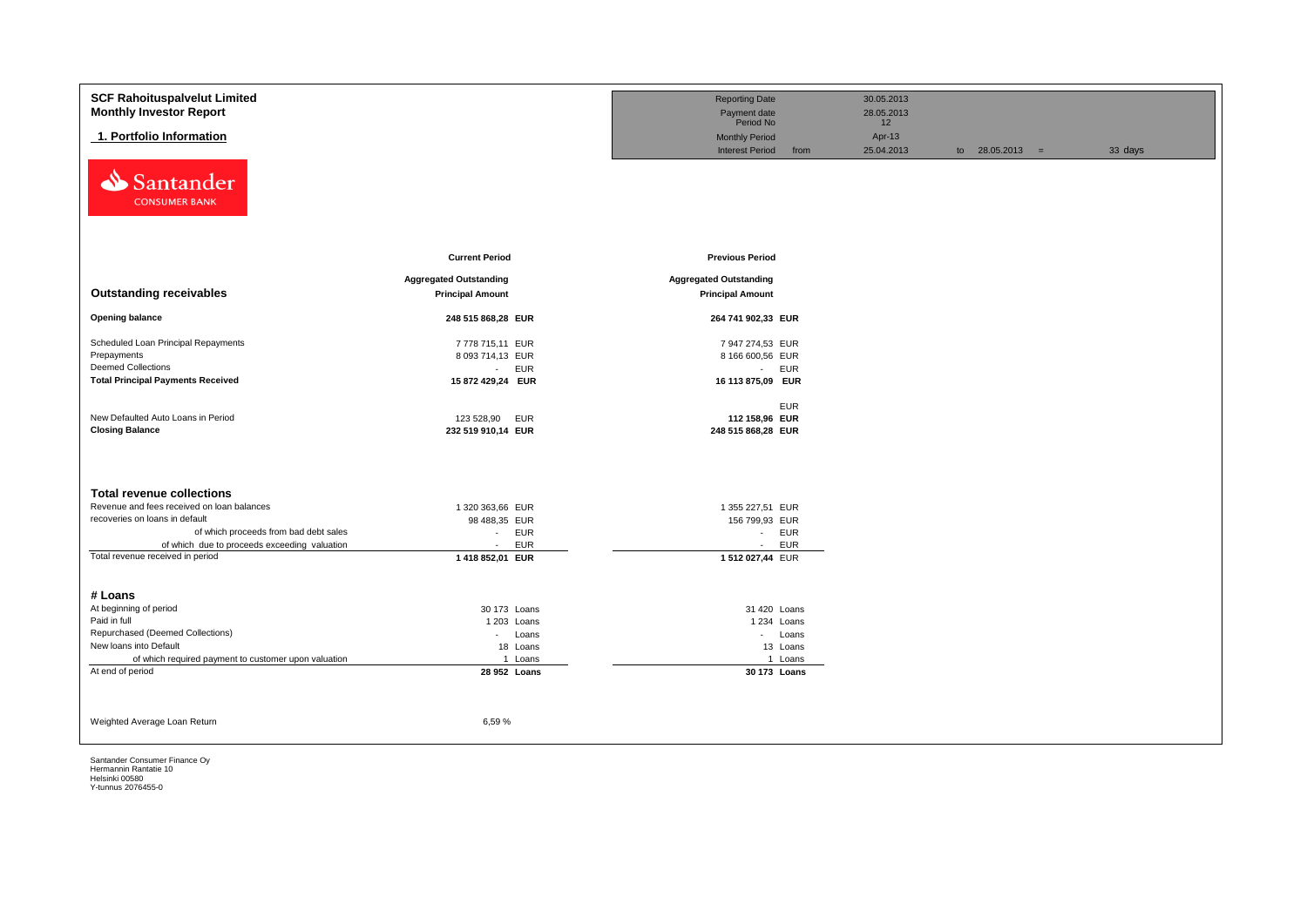| <b>SCF Rahoituspalvelut Limited</b><br><b>Monthly Investor Report</b><br>2. Amount Due for Distribution<br>Santander<br><b>CONSUMER BANK</b>                                                                                                                                                                                                                                   |                                                                                                  | <b>Reporting Date</b><br>Payment date<br>Period No<br><b>Monthly Period</b><br><b>Interest Period</b> | from | 30.05.2013<br>28.05.2013<br>12<br>Apr-13<br>25.04.2013 | to | 28.05.2013 | $=$ | 33 days |
|--------------------------------------------------------------------------------------------------------------------------------------------------------------------------------------------------------------------------------------------------------------------------------------------------------------------------------------------------------------------------------|--------------------------------------------------------------------------------------------------|-------------------------------------------------------------------------------------------------------|------|--------------------------------------------------------|----|------------|-----|---------|
| <b>Purchaser Available Distribution Amount</b>                                                                                                                                                                                                                                                                                                                                 | <b>Current Period</b>                                                                            |                                                                                                       |      |                                                        |    |            |     |         |
| a. Collections (Principal, interest, and fee etc)<br>b. Stamp Duty, Taxes, Liabilities etc. Paid by the Seller to the Purchaser<br>c. Default, Interest, Indemnities etc Paid by the Seller to the Purchaser<br>d. Other amounts Paid by the Seller to the Purchaser<br>e. Interest Earned by the Purchaser<br><b>Total Amount for Purchaser Available Distribution Amount</b> | 17 291 281,25 EUR<br>0,00 EUR<br>0,00 EUR<br>0,00 EUR<br>0,00 EUR<br>17 291 281,25 EUR           |                                                                                                       |      |                                                        |    |            |     |         |
| <b>Issuer Available Distribution Amount</b>                                                                                                                                                                                                                                                                                                                                    | <b>Current Period</b>                                                                            |                                                                                                       |      |                                                        |    |            |     |         |
| a. Amounts due to Issuer from Purchaser under the Loan Agreement<br>b. Reserve Fund<br>c. Swap counterparty payment to the Issuer<br>d. Drawings under the Liquidity Facility<br>e. Interest Earned by the Issuer<br>Total Amount for Issuer Available Distribution Amount                                                                                                     | 17 164 041,30 EUR<br>7 229 385,00 EUR<br>0,00 EUR<br>0,00 EUR<br>-90,04 EUR<br>24 393 336,26 EUR |                                                                                                       |      |                                                        |    |            |     |         |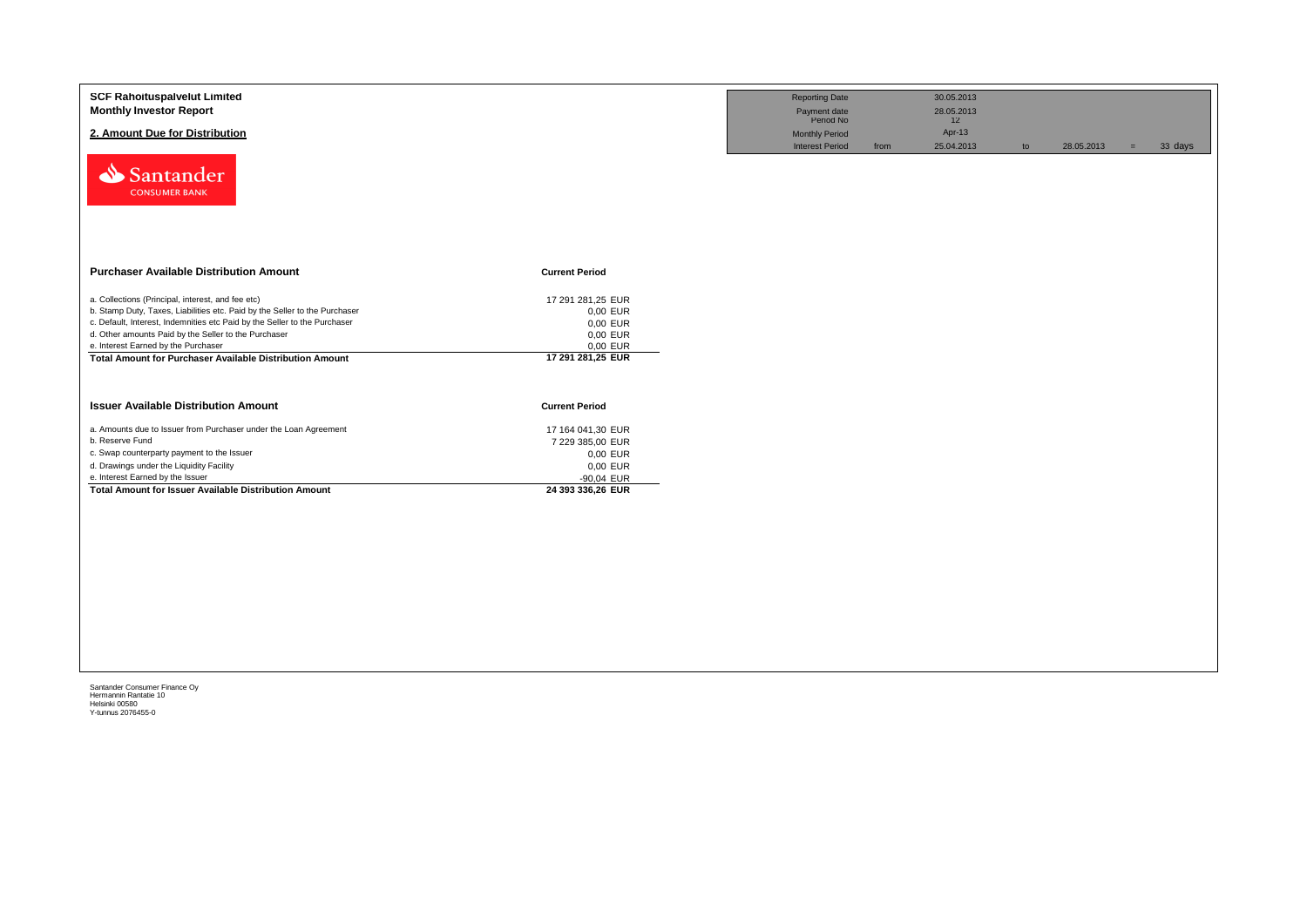| <b>SCF Rahoituspalvelut Limited</b><br><b>Monthly Investor Report</b><br>3. Reserve Accounts<br>Santander                                                             |      | <b>Reporting Date</b><br>Payment date<br>Period No<br><b>Monthly Period</b><br><b>Interest Period</b> | from       | 30.05.2013<br>28.05.2013<br>12<br>Apr-13<br>25.04.2013 | to | 28.05.2013 | $=$ | 33 days |
|-----------------------------------------------------------------------------------------------------------------------------------------------------------------------|------|-------------------------------------------------------------------------------------------------------|------------|--------------------------------------------------------|----|------------|-----|---------|
| <b>CONSUMER BANK</b><br><b>Note Balance</b>                                                                                                                           |      |                                                                                                       |            |                                                        |    |            |     |         |
|                                                                                                                                                                       |      |                                                                                                       |            |                                                        |    |            |     |         |
| <b>Beginning of Period</b><br>End of Period                                                                                                                           |      | 248 514 508,00 EUR<br>232 521 732,00 EUR                                                              |            |                                                        |    |            |     |         |
|                                                                                                                                                                       |      |                                                                                                       |            |                                                        |    |            |     |         |
| <b>Reserve Fund</b>                                                                                                                                                   | in % |                                                                                                       |            |                                                        |    |            |     |         |
| Beginning of Period                                                                                                                                                   | 2,9% | 7 229 385,00 EUR                                                                                      |            |                                                        |    |            |     |         |
| Cash Outflow                                                                                                                                                          |      | 7 229 385,00 EUR                                                                                      |            |                                                        |    |            |     |         |
| Cash Inflow                                                                                                                                                           |      | 7 229 385,00 EUR                                                                                      |            |                                                        |    |            |     |         |
| End of Period                                                                                                                                                         | 2,9% | 7 229 385,00 EUR                                                                                      |            |                                                        |    |            |     |         |
| Required Reserve Amount                                                                                                                                               | 2,9% | 7 229 385,00 EUR                                                                                      |            |                                                        |    |            |     |         |
|                                                                                                                                                                       |      |                                                                                                       |            |                                                        |    |            |     |         |
| Servicer Advance Reserve Fund                                                                                                                                         |      |                                                                                                       |            |                                                        |    |            |     |         |
| Beginning of Period                                                                                                                                                   |      | 100 000,00 EUR                                                                                        |            |                                                        |    |            |     |         |
| Cash Outflow                                                                                                                                                          |      | $\sim$                                                                                                | <b>EUR</b> |                                                        |    |            |     |         |
| Cash Inflow                                                                                                                                                           |      | $\overline{\phantom{a}}$                                                                              | <b>EUR</b> |                                                        |    |            |     |         |
| End of Period                                                                                                                                                         |      | 100 000,00 EUR                                                                                        |            |                                                        |    |            |     |         |
| Required Reserve Amount                                                                                                                                               |      | 100 000,00 EUR                                                                                        |            |                                                        |    |            |     |         |
| <b>Set-off from Deposits</b>                                                                                                                                          |      |                                                                                                       |            |                                                        |    |            |     |         |
|                                                                                                                                                                       |      |                                                                                                       |            |                                                        |    |            |     |         |
| No borrowers whose loans were sold to SCF Rahoituspalvelut Ltd held deposits with Santander Consumer Finance Oy. The risk of set-off from deposits is therefore zero. |      |                                                                                                       |            |                                                        |    |            |     |         |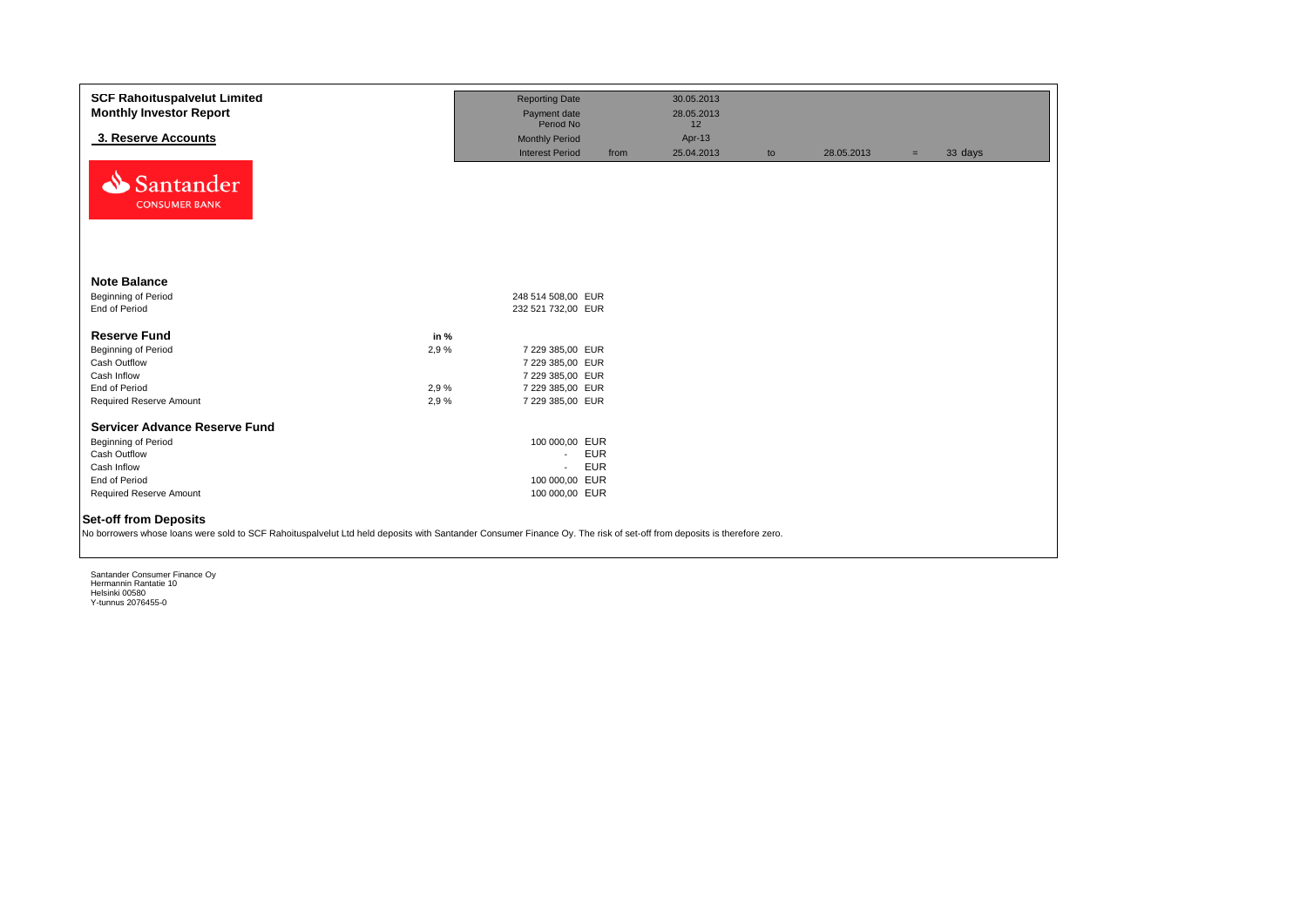| <b>Asset Balance</b><br><b>Beginning of Period</b><br>248 515 868,28 EUR<br>End of Period<br>232 519 910,14 EUR<br><b>Portfolio Performance:</b><br><b>EUR</b><br>%<br># loans<br><b>Performing Receivables:</b><br>211 991 015,63<br>91,17%<br>Current<br>26 573<br>16 917 642,29<br>7,28 %<br>1-30 days past due<br>1960<br><b>Delinquent Receivables:</b><br>2 417 939,75<br>1,04 %<br>274<br>31-60 days past due<br>713 980,48<br>0,31 %<br>95<br>61-90 days past due<br>350 562,92<br>0,15%<br>91-120 days past due<br>33<br>79 495,53<br>0,03%<br>121-150 days past due<br>11<br>49 273,54<br>151-180 days past due<br>0,02%<br>6<br><b>Total Performing and Delinquent</b><br>232 519 910,14<br>100,00 %<br>28 952<br>123 528,90<br>18<br><b>Current Period Defaults</b> |  |
|---------------------------------------------------------------------------------------------------------------------------------------------------------------------------------------------------------------------------------------------------------------------------------------------------------------------------------------------------------------------------------------------------------------------------------------------------------------------------------------------------------------------------------------------------------------------------------------------------------------------------------------------------------------------------------------------------------------------------------------------------------------------------------|--|
|                                                                                                                                                                                                                                                                                                                                                                                                                                                                                                                                                                                                                                                                                                                                                                                 |  |
|                                                                                                                                                                                                                                                                                                                                                                                                                                                                                                                                                                                                                                                                                                                                                                                 |  |
|                                                                                                                                                                                                                                                                                                                                                                                                                                                                                                                                                                                                                                                                                                                                                                                 |  |
|                                                                                                                                                                                                                                                                                                                                                                                                                                                                                                                                                                                                                                                                                                                                                                                 |  |
|                                                                                                                                                                                                                                                                                                                                                                                                                                                                                                                                                                                                                                                                                                                                                                                 |  |
|                                                                                                                                                                                                                                                                                                                                                                                                                                                                                                                                                                                                                                                                                                                                                                                 |  |
|                                                                                                                                                                                                                                                                                                                                                                                                                                                                                                                                                                                                                                                                                                                                                                                 |  |
|                                                                                                                                                                                                                                                                                                                                                                                                                                                                                                                                                                                                                                                                                                                                                                                 |  |
|                                                                                                                                                                                                                                                                                                                                                                                                                                                                                                                                                                                                                                                                                                                                                                                 |  |
|                                                                                                                                                                                                                                                                                                                                                                                                                                                                                                                                                                                                                                                                                                                                                                                 |  |
|                                                                                                                                                                                                                                                                                                                                                                                                                                                                                                                                                                                                                                                                                                                                                                                 |  |
| 153<br>1518855,82<br><b>Cumulative Defaults</b><br>98 488,35<br><b>Current Period Recoveries</b><br>903 213,74<br><b>Cumulative Recoveries</b>                                                                                                                                                                                                                                                                                                                                                                                                                                                                                                                                                                                                                                  |  |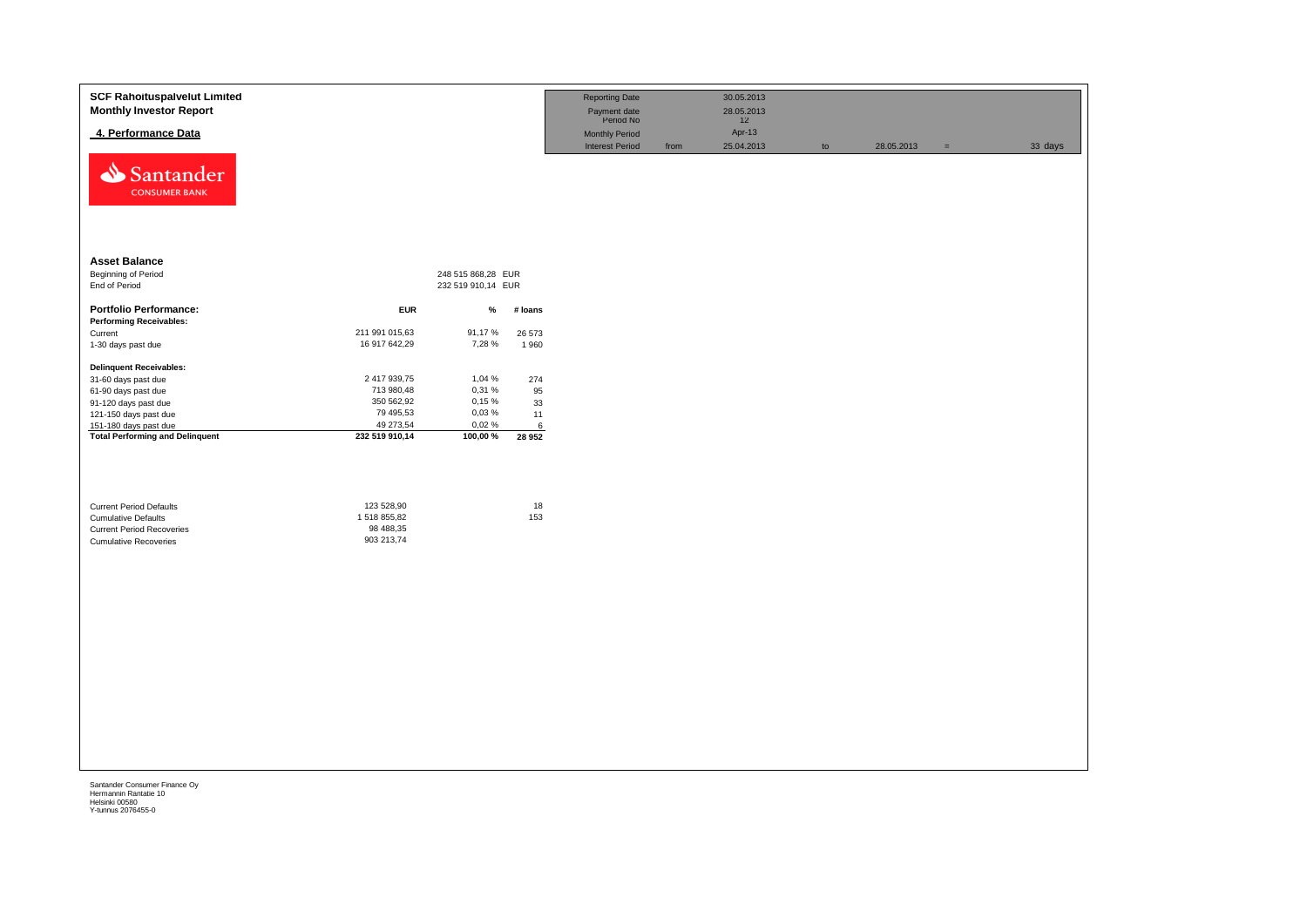| <b>SCF Rahoituspalvelut Limited</b> | <b>Reporting Date</b>     |      | 30.05.2013 |            |         |
|-------------------------------------|---------------------------|------|------------|------------|---------|
| <b>Monthly Investor Report</b>      | Payment date<br>Period No |      | 28.05.2013 |            |         |
| 5. Outstanding Notes                | <b>Monthly Period</b>     |      | Apr-13     |            |         |
|                                     | <b>Interest Period</b>    | from | 25.04.2013 | 28.05.2013 | 33 days |



| . Note Balance                                        | <b>All Notes</b>   | <b>Class A</b>     | <b>Class A</b>            | <b>Class B</b>    | <b>Class B</b> |
|-------------------------------------------------------|--------------------|--------------------|---------------------------|-------------------|----------------|
| <b>General Note Information</b>                       |                    |                    |                           |                   |                |
| <b>ISIN Code</b>                                      |                    | N/A                | $\boldsymbol{\mathsf{x}}$ | N/A               | N/A            |
| Currency                                              |                    | <b>EUR</b>         | <b>EUR</b>                | <b>EUR</b>        | <b>EUR</b>     |
| Initial Tranching                                     | 100 %              | 83 %               | 0%                        | 16 %              | 0,005%         |
| Legal Final Maturity Date                             |                    | 25.01.2020         | 25.01.2020                | 25.01.2020        | 43855          |
| Rating (Fitch/Moody's)                                |                    | AAAsf/Aaa(sf)      | AAAsf/Aaa(sf)             | N/A               | N/A            |
| Initial Notes Aggregate Principal Outstanding Balance | 481 959 000.00 EUR | 402 400 000.00 EUR | 35 000.00 EUR             | 79 500 000.00 EUR | 24000 EUR      |
| Initial Nominal per Note                              |                    | 100000,00 EUR      | 1000,00 EUR               | 100 000,00 EUR    | 1000 EUR       |
| Initial Number of Notes per Class                     | 4878               | 4024               | 35                        | 795               | 24             |
|                                                       |                    |                    |                           |                   |                |
| <b>Current Note Information</b>                       |                    |                    |                           |                   |                |
| Class Principal Outstanding Opening Balance           | 248 514 508.00 EUR | 168 975 810,80 EUR | 14 697,20 EUR             | 79 500 000,00 EUR | 24 000,00 EUR  |
| Available Distribution Amount                         | 17 291 281.25 EUR  |                    |                           |                   |                |
| Amortisation                                          | 15 992 776.00 EUR  |                    |                           |                   |                |
| Redemption per Class                                  | 15 992 776,00 EUR  | 15 991 376,00 EUR  | 1400,00 EUR               | 0,00 EUR          | 0.00 EUR       |
| Redemption per Note                                   |                    | 3974,00 EUR        | 40,00 EUR                 | 0,00 EUR          | 0.00 EUR       |
| Class Principal Outstanding Closing Balance           | 232 521 732,00 EUR | 152 984 425,70 EUR | 13 306,30 EUR             | 79 500 000,00 EUR | 24 000,00 EUR  |
| <b>Current Tranching</b>                              |                    | 65.79%             | 0,01%                     | 34,19 %           | 0.01%          |
| <b>Current Pool Factor</b>                            |                    | 0.38               | 0.38                      | 1.00              | 1.00           |

| 2. Payments to Investors per Note                  | <b>All Notes</b> | <b>Class A</b> | <b>Class A</b>                         | <b>Class B</b> | <b>Class B</b> |
|----------------------------------------------------|------------------|----------------|----------------------------------------|----------------|----------------|
| Interest Rate Basis: 1-M EURIBOR / Spread          | 0,12%            | 1,00 %         | 1.00 %                                 | 1.10%          | 1,10 %         |
| Day Count Convention                               |                  | 33,00          | 33,00                                  | 33,00          | 33,00          |
| <b>Interest Days</b>                               | 33               |                |                                        |                |                |
| Principal Outstanding per Note Beginning of Period |                  | 41 992.00 EUR  | 419.92 EUR                             | 100 000,00 EUR | 1 000.00 EUR   |
| >Principal Repayment per note                      |                  | 3974.00 EUR    | 39.74 EUR                              | 0.00 EUR       | 0.00 EUR       |
| Principal Outstanding per Note End of Period       |                  | 38 018,00 EUR  | 380.18 EUR                             | 100 000,00 EUR | 1 000.00 EUR   |
| >Interest accrued for the period                   |                  | 43.00 EUR      | <b>EUR</b>                             | 112.00 EUR     | 1.00 EUR       |
| <b>Interest Payment</b>                            | 262 096.00       | 173 032.00 EUR | <b>EUR</b><br>$\overline{\phantom{a}}$ | 89 040.00 EUR  | 24.00 EUR      |
| Interest Payment per Note                          |                  | 43,00 EUR      | <b>EUR</b>                             | 112.00 EUR     | 1,00 EUR       |
| 3. Credit Enhancements                             |                  |                |                                        |                |                |
| Initial total CE (Subordination, Reserve)          |                  | 18,00 %        |                                        |                | 1,50%          |
| Current CE (incl. Excess Spread)                   |                  | 39,92 %        |                                        |                | 5.72%          |
| Current CE (excl. Excess Spread)                   |                  | 37,31 %        |                                        |                | 3,11%          |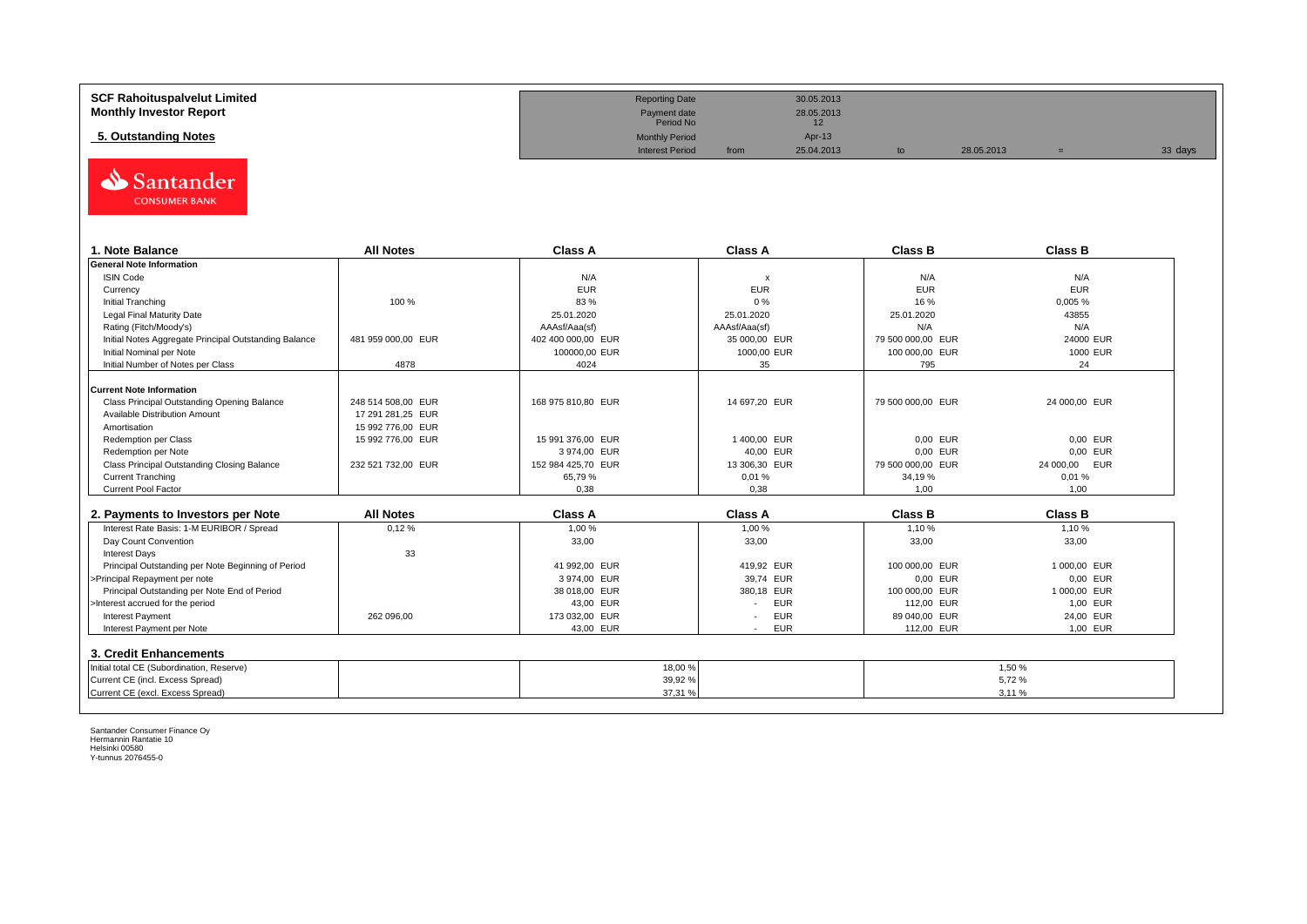# **SCF Rahoituspalvelut Limited Reporting Date 30.05.2013**<br>**Monthly Investor Report** Payment date 28.05.2013

**6. Counterparty Ratings, Trigger Levels and Consequences** 

Period No 12<br>Monthly Period Apr-13 Interest Period:  $25.04.2013$  to  $28.05.2013$  =

| Santander            |
|----------------------|
| <b>CONSUMER BANK</b> |

| <b>Rating Triggers</b> |                                   |                                              |                                    |                |                                              |           |                                                |                                      |                                                 |                                          |                   |                                                                                                                                                                                                                                                                                                                                                                                                                                                                                                                                                                                                                                                                                                                                                                                                                                                                                                                                                                                                                                                                                                      |
|------------------------|-----------------------------------|----------------------------------------------|------------------------------------|----------------|----------------------------------------------|-----------|------------------------------------------------|--------------------------------------|-------------------------------------------------|------------------------------------------|-------------------|------------------------------------------------------------------------------------------------------------------------------------------------------------------------------------------------------------------------------------------------------------------------------------------------------------------------------------------------------------------------------------------------------------------------------------------------------------------------------------------------------------------------------------------------------------------------------------------------------------------------------------------------------------------------------------------------------------------------------------------------------------------------------------------------------------------------------------------------------------------------------------------------------------------------------------------------------------------------------------------------------------------------------------------------------------------------------------------------------|
|                        |                                   |                                              |                                    |                | <b>Short Term</b>                            |           |                                                |                                      | <b>Long Term</b>                                |                                          |                   |                                                                                                                                                                                                                                                                                                                                                                                                                                                                                                                                                                                                                                                                                                                                                                                                                                                                                                                                                                                                                                                                                                      |
|                        |                                   |                                              |                                    | Fitch          |                                              | Moody's   |                                                | Fitch                                |                                                 | Moody's                                  |                   |                                                                                                                                                                                                                                                                                                                                                                                                                                                                                                                                                                                                                                                                                                                                                                                                                                                                                                                                                                                                                                                                                                      |
|                        | <b>Transaction Role</b>           | Counterparty                                 | Criteria                           | Current        | Criteria                                     | Current   | Criteria                                       | Current                              | Criteria                                        | Current                                  | Trigger breached? | Summary of Contractual Requirements if Rating Trigger Breach                                                                                                                                                                                                                                                                                                                                                                                                                                                                                                                                                                                                                                                                                                                                                                                                                                                                                                                                                                                                                                         |
|                        | Issuer                            | Rahoituspalvelut Limited                     |                                    | No rating      |                                              | No rating |                                                | No rating                            |                                                 | No rating                                | N/A               |                                                                                                                                                                                                                                                                                                                                                                                                                                                                                                                                                                                                                                                                                                                                                                                                                                                                                                                                                                                                                                                                                                      |
|                        | Seller                            | Santander Consumer Finance OY                |                                    | No rating      |                                              | No rating |                                                | No rating                            |                                                 | No rating                                | N/A               |                                                                                                                                                                                                                                                                                                                                                                                                                                                                                                                                                                                                                                                                                                                                                                                                                                                                                                                                                                                                                                                                                                      |
|                        | Servicer                          | Santander Consumer Finance OY                |                                    | No rating      |                                              | No rating |                                                | No rating                            |                                                 | No rating                                | N/A               |                                                                                                                                                                                                                                                                                                                                                                                                                                                                                                                                                                                                                                                                                                                                                                                                                                                                                                                                                                                                                                                                                                      |
|                        | Servicer's Owner                  | Santander Consumer Finance                   | N/A                                | F <sub>2</sub> | N/A                                          | $P-2$     | <b>BBB</b>                                     | RRR-<br><b>Rating Watch Negative</b> | Baa3                                            | Baa2<br>Review for possible<br>Downgrade | $\mathbb{N}$      | the Back-up Servicer Facilitator, Banco Santander S.A, will perform the following services: (a) in accordance<br>with the provisions of this Agreement, select an appropriate bank or financial institution to act as a<br>successor servicer in the event that a Servicer Termination Notice is delivered; (b) review the information<br>provided to it by the Servicer under this Agreement; (c) enter into appropriate data confidentiality<br>provisions; and (d) notify the Servicer if it requires further assistance                                                                                                                                                                                                                                                                                                                                                                                                                                                                                                                                                                          |
|                        | Liquidity Facility Provider       | <b>Banco Santander S.A.</b>                  | F <sub>2</sub>                     | F2             | $P-1$<br>Review for possible<br>Downgrade    | $P-2$     | $\overline{A}$<br><b>Rating Watch Negative</b> | RRR+<br><b>Rating Watch Negativ</b>  | A1<br>Review for possible<br>downgrade          | Baa2<br>Review for possible<br>Downgrade | Y                 | The Liquidity Facility Provider (Banco Santander) shall either a) assign or transfer all its rights, benefits, and<br>obligations to a bank or financial intermediary passported to perform banking activities in Ireland that (i)<br>meets the applicable Required Ratings (ii) enters into a liquidity facility agreement on substantially the same<br>terms as the Liquidity Facility Agreement and (iii) accedes to the Issuer Security Trust Deed all by no later<br>than 30 calendar days from the date on which the Ratings Downgrade took place if the Liquidity Facility<br>provider fails to provide Cash<br>Collateral or b) deposit an amount equal to the Available Facility into the Issuer Transaction Account by no<br>later than 14 calendar days after the downgrade (Cash Collateral)                                                                                                                                                                                                                                                                                             |
|                        | <b>Issuer Swap Provider</b>       | Banco Santander S.A.                         | F <sub>2</sub>                     | F <sub>2</sub> | $p_{-1}$<br>Review for possible<br>Downgrade | $P-2$     | $\Delta$<br>Rating Watch Negative              | RRR+<br><b>Rating Watch Negative</b> | $\Lambda$ 1<br>Review for possible<br>downgrade | Raa2<br>Review for possible<br>Downgrade | Y                 | The Swap Counterparty (Banco Santander) will be obliged, within the time periods specified in the<br>Basis Swap Agreement, at its own cost, to post collateral for its obligations in accordance with the provisions<br>of the Credit Support Annex, and in addition, will be obliged, within the time periods specified in the Basis<br>Swap Agreement, at its cost, to either (i) obtain a guarantee of its obligations under the Basis Swap<br>Agreement from a third party with the Required Ratings; or (ii) transfer all of its rights and obligations under<br>the Basis Swap Agreement to a third party with the Required Ratings                                                                                                                                                                                                                                                                                                                                                                                                                                                            |
|                        | <b>Issuer Bank</b>                | Deutsche Bank AG                             | F1<br><b>Rating Watch Negative</b> | $F1+$          | $P-1$<br>Review for possible<br>Downgrade    | $P-1$     | $\Lambda$<br>Rating Watch Negative             | $A+$                                 | A1<br>Review for possible<br>downgrade          | A2                                       | To be clarified   | If at any time a Ratings Downgrade has occurred in respect of the Transaction Account Bank, then the Issuer<br>and the Purchaser shall (with the prior written consent of the Note Trustee) procure that, within 30 calendar<br>days, (i) in relation to the Issuer, the Issuer Secured Accounts and the Expenses Loan Payment Account and<br>all of the funds standing to the credit of the Issuer Secured Accounts and the Expenses Loan Payment<br>Account and (ii) in relation to the Purchaser, the Purchaser Transaction Account and all funds standing to the<br>credit of the Purchaser Transaction Account, are transferred to another bank or banks that meet the<br>applicable Required Ratings (which bank shall be notified in writing by the Issuer to the Transaction Account<br>Bank) and approved in writing by the Note Trustee and in accordance with the provisions of the Transaction<br>Account Bank Agreement. The appointment of the Transaction Account Bank shall terminate on the date on<br>which the appointment of the new transaction account bank becomes effective. |
|                        | Paying Agent and related roles    | Deutsche Bank AG                             |                                    | $F1+$          |                                              | $P-1$     |                                                | $A+$                                 |                                                 | A2                                       | N/A               |                                                                                                                                                                                                                                                                                                                                                                                                                                                                                                                                                                                                                                                                                                                                                                                                                                                                                                                                                                                                                                                                                                      |
|                        | Corporate Service Provider        | Deutsche International Corporate<br>Services |                                    | $F1+$          |                                              | $P-1$     |                                                | $\Lambda$                            |                                                 | A2                                       | N/A               |                                                                                                                                                                                                                                                                                                                                                                                                                                                                                                                                                                                                                                                                                                                                                                                                                                                                                                                                                                                                                                                                                                      |
|                        | Note Trustee and Security Trustee | Deutsche Trustee Company Limited             |                                    | $F1+$          |                                              | $P-1$     |                                                | $A+$                                 |                                                 | A2                                       | N/A               |                                                                                                                                                                                                                                                                                                                                                                                                                                                                                                                                                                                                                                                                                                                                                                                                                                                                                                                                                                                                                                                                                                      |
|                        | <b>Collections Bank</b>           | SEB AB                                       | F1<br><b>Rating Watch Negative</b> | F1             | $P-1$<br>Review for possible<br>Downgrade    | $P-1$     | $\Lambda$<br><b>Rating Watch Negative</b>      | At                                   | A1<br>Review for possible<br>downgrade          | A1                                       | $\mathbf{N}$      | Within 30 calendar days, the Issuer Collections Account and all of the funds standing to the credit of the<br>Issuer Collections Account are transferred to another bank or banks who meet the Required Ratings (which<br>bank shall be notified in writing by the Servicer to the Collections Account Bank and approved in writing by<br>the Note Trustee): the appointment of the Collections Account Bank shall terminate on the date on which<br>the appointment of the new transaction account bank becomes effective. Upon the transfer of the Issuer<br>Collections Account to another bank, the Issuer will procure that the new transaction Upon the transfer of<br>the Issuer Collections Acoount to another bank, the Issuer will procure that the new transaction account<br>bank<br>enters into an agreement substantially in the form of the Issuer Collections Account Agreement and accedes<br>to the Issuer Security Trust Deed.                                                                                                                                                    |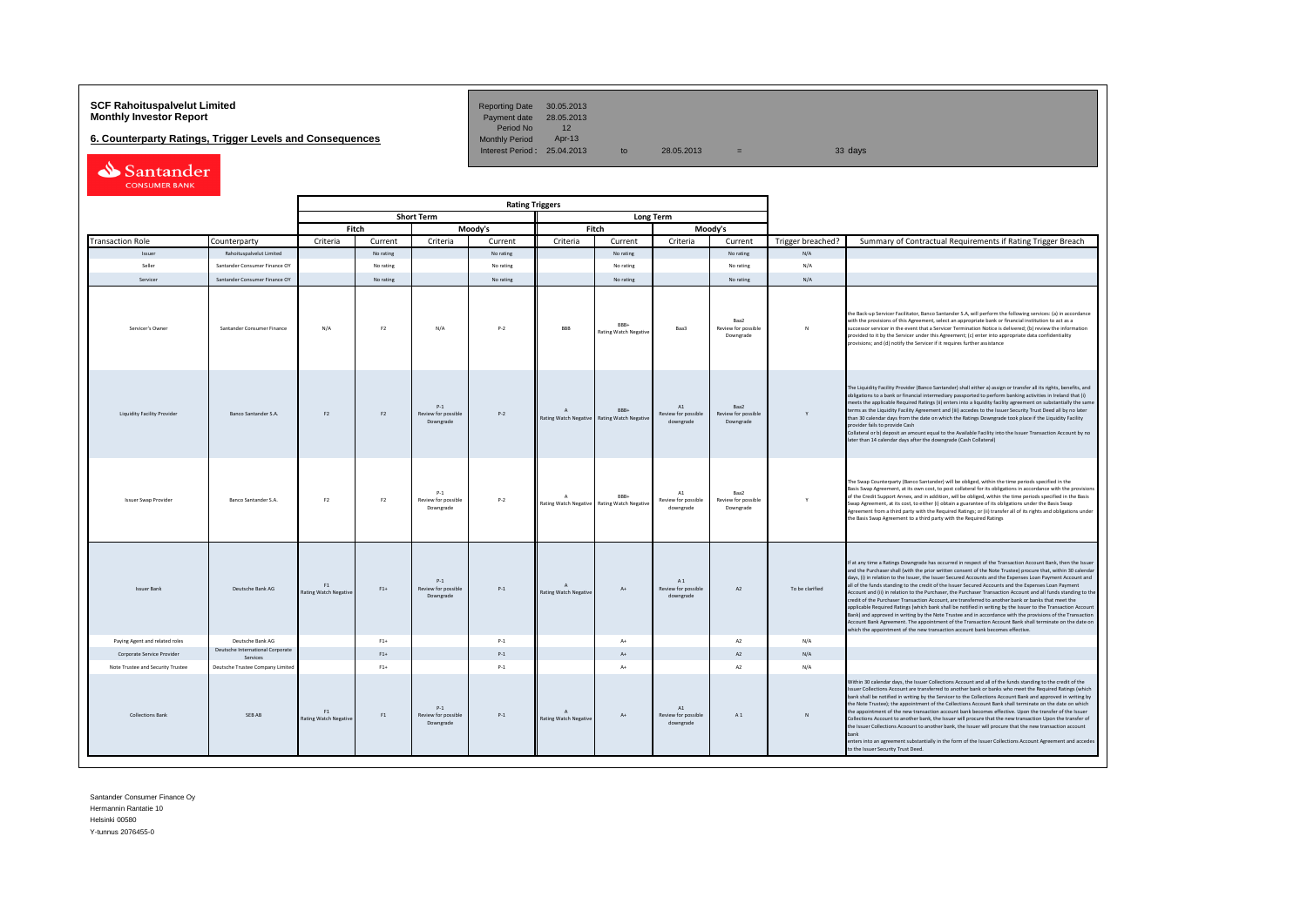| <b>SCF Rahoituspalvelut Limited</b><br><b>Monthly Investor Report</b><br>6.a Original Portfolio Principal Balance | <b>Reporting Date</b><br>Payment date<br>Period No<br><b>Monthly Period</b><br><b>Interest Period</b> | from | 30.05.2013<br>28.05.2013<br>12<br>apr. 13<br>25.04.2013 | to | 28.05.2013 | $=$ | 33 days |
|-------------------------------------------------------------------------------------------------------------------|-------------------------------------------------------------------------------------------------------|------|---------------------------------------------------------|----|------------|-----|---------|
| Santander                                                                                                         |                                                                                                       |      |                                                         |    |            |     |         |

Average outstanding principal balance: 10 679

|                  | <b>TOTAL</b>  |            |           |                         |         |                              |                     |  |  |  |  |  |  |
|------------------|---------------|------------|-----------|-------------------------|---------|------------------------------|---------------------|--|--|--|--|--|--|
|                  | <b>Min</b>    | <b>Max</b> | <b>No</b> | <b>Original balance</b> | %       | <b>WA months to maturity</b> | <b>WA seasoning</b> |  |  |  |  |  |  |
|                  | $0,00 \in$    | 4 999,99€  | 10 5 69   | 34 014 267              | 7,1%    | 20,3                         | 20,2                |  |  |  |  |  |  |
|                  | 5 000,00 €    | 9 999,99€  | 14 962    | 111 330 743             | 23,1%   | 33,3                         | 16,0                |  |  |  |  |  |  |
|                  | 10 000,00€    | 14 999,99€ | 10 4 48   | 127 666 197             | 26,5%   | 40,0                         | 13,1                |  |  |  |  |  |  |
|                  | 15 000,00 €   | 19 999,99€ | 4833      | 83 124 702              | 17,2%   | 44,2                         | 12,1                |  |  |  |  |  |  |
|                  | 20 000,00 €   | 24 999,99€ | 2 0 8 0   | 46 047 406              | 9,6%    | 45,8                         | 10,7                |  |  |  |  |  |  |
| Original balance | 25 000,00€    | 29 999,99€ | 963       | 26 170 405              | 5,4%    | 46,3                         | 9,8                 |  |  |  |  |  |  |
|                  | 30 000,00 €   | 34 999,99€ | 493       | 15 863 298              | 3,3%    | 46,5                         | 9,7                 |  |  |  |  |  |  |
|                  | 35 000,00 €   | 39 999,99€ | 271       | 10 073 680              | 2,1%    | 45,7                         | 10,4                |  |  |  |  |  |  |
|                  | 40 000,00 €   | 44 999,99€ | 181       | 7 662 654               | 1,6%    | 45,4                         | 9,9                 |  |  |  |  |  |  |
|                  | 45 000,00 €   | 49 999,99€ | 99        | 4 678 264               | 1,0%    | 45,7                         | 10,0                |  |  |  |  |  |  |
|                  | 50 000,00 €   | 54 999,99€ | 78        | 4 0 5 6 5 1 8           | 0,8%    | 45,7                         | 9,0                 |  |  |  |  |  |  |
|                  | 55 000,00 €   | 59 999,99€ | 51        | 2927246                 | 0,6%    | 45,7                         | 10,1                |  |  |  |  |  |  |
|                  | 60 000,00 € + |            | 105       | 8 342 278               | 1,7%    | 44,8                         | 9,2                 |  |  |  |  |  |  |
|                  |               |            |           |                         |         |                              |                     |  |  |  |  |  |  |
|                  | Total         |            | 45 133    | 481 957 657             | 100,00% | 42,3                         | 11,56               |  |  |  |  |  |  |

Santander Consumer Finance Oy Hermannin Rantatie 10 Helsinki 00580 Y-tunnus 2076455-0

**CONSUMER BANK**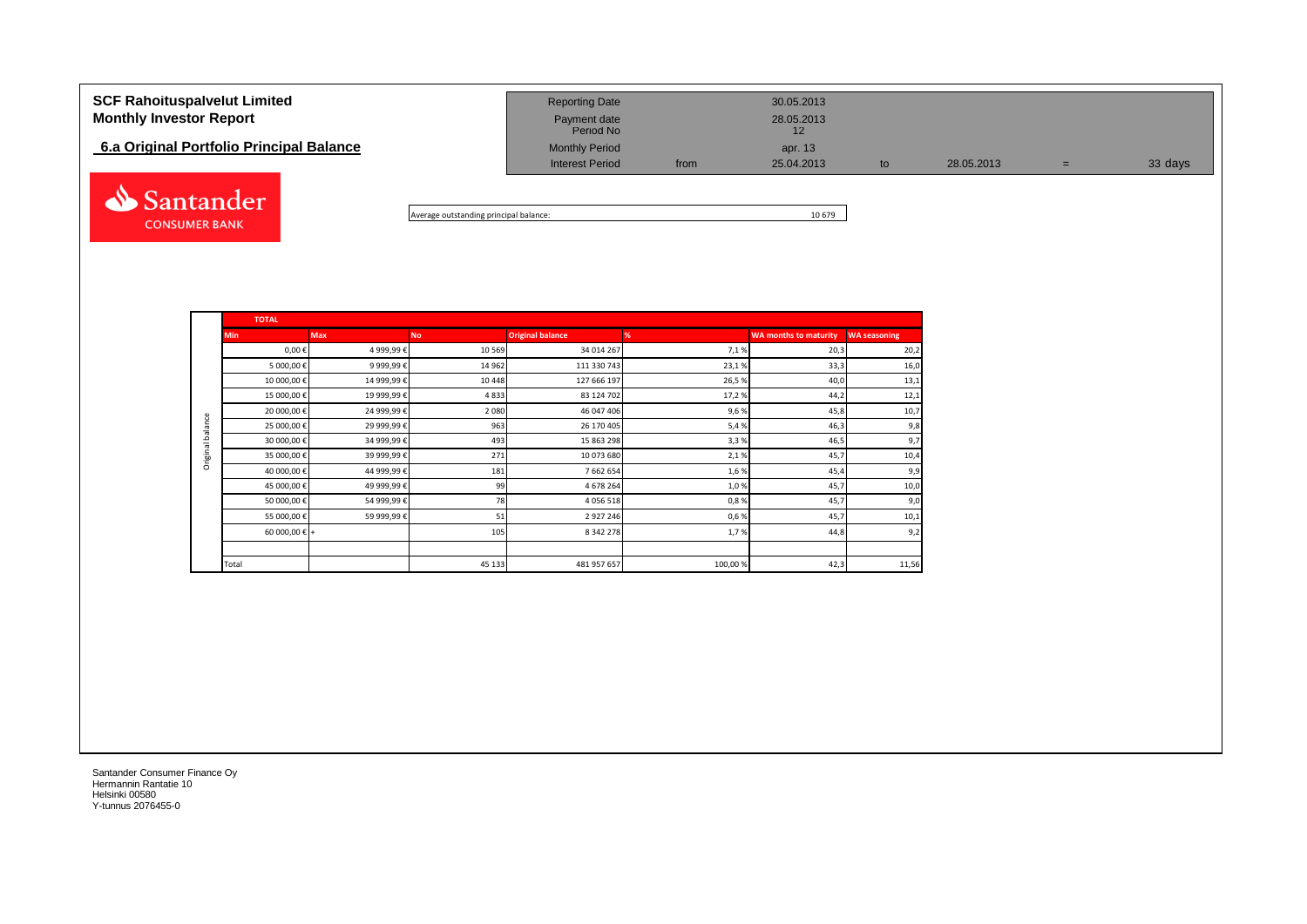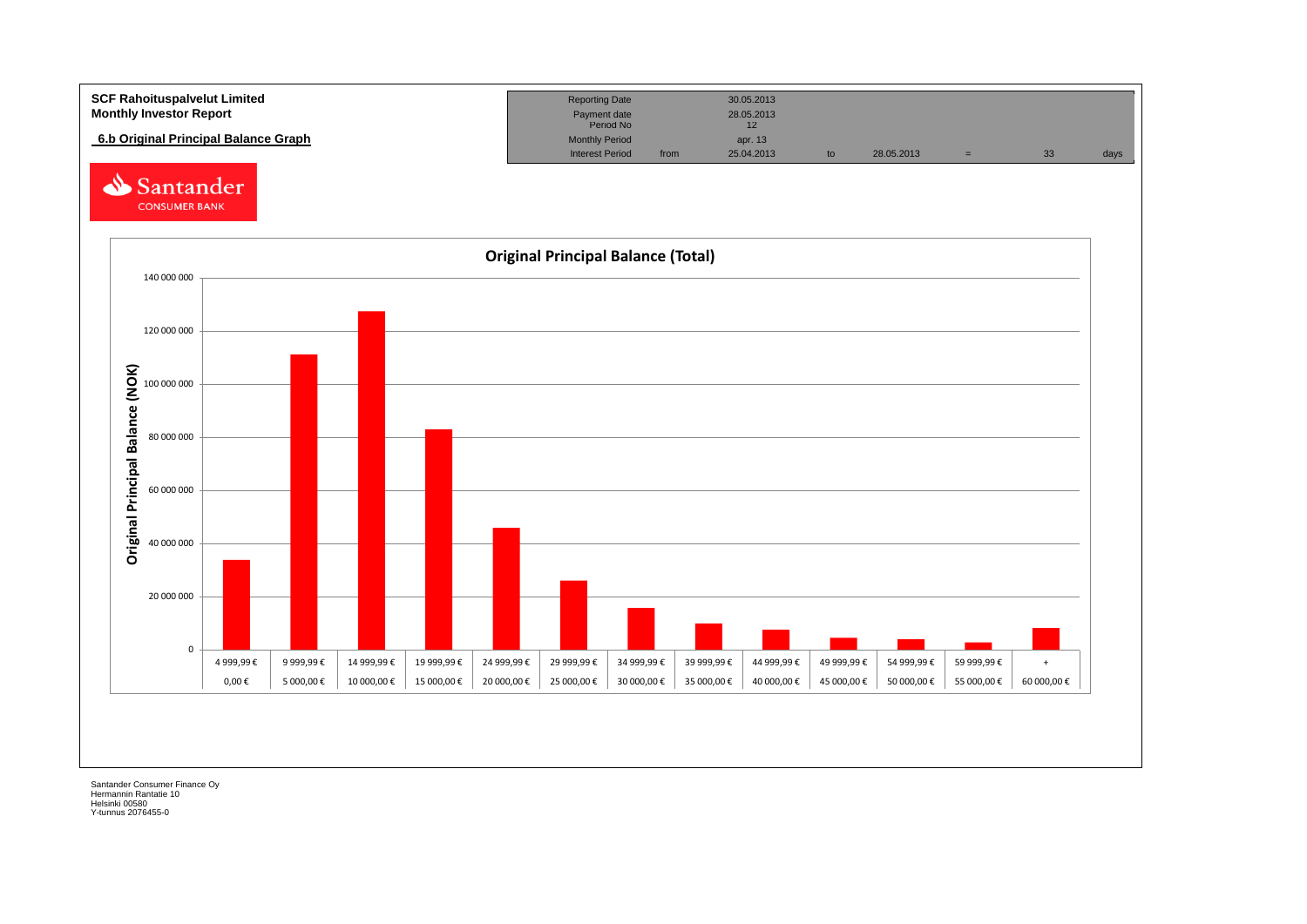## **7.a Outstanding Principal Balance**



| <b>SCF Rahoituspalvelut Limited</b><br><b>Monthly Investor Report</b> | <b>Reporting Date</b><br>Payment date<br>Period No |      | 30.05.2013<br>28.05.2013 |     |            |     |         |
|-----------------------------------------------------------------------|----------------------------------------------------|------|--------------------------|-----|------------|-----|---------|
| 7.a Outstanding Principal Balance                                     | <b>Monthly Period</b><br><b>Interest Period</b>    | from | apr. 13<br>25.04.2013    | to. | 28.05.2013 | $=$ | 33 days |
|                                                                       |                                                    |      |                          |     |            |     |         |

Average amount - all: 8 031

|                            |               |            |                 | <b>TOTAL</b>  |                                                     |            |                                 |                     |
|----------------------------|---------------|------------|-----------------|---------------|-----------------------------------------------------|------------|---------------------------------|---------------------|
|                            | <b>Min</b>    | <b>Max</b> | Nο              |               | <b>Outstanding balance % of Outstanding balance</b> | % of loans | <b>WA months to</b><br>maturity | <b>WA seasoning</b> |
|                            | $0,00 \in$    | 4 999,99€  | 10751           | 29 170 263    | 12,55 %                                             | 37,13%     | 16,4                            | 29,5                |
|                            | 5 000,00€     | 9 999,99€  | 10 3 21         | 75 128 443    | 32,31%                                              | 35,65%     | 26,7                            | 25,8                |
|                            | 10 000,00€    | 14 999,99€ | 4646            | 56 444 030    | 24,27%                                              | 16,05%     | 32,7                            | 24,0                |
|                            | 15 000,00€    | 19 999,99€ | 1776            | 30 375 644    | 13,06 %                                             | 6,13%      | 35,6                            | 22,1                |
| <b>Dutstanding balance</b> | 20 000,00€    | 24 999,99€ | 747             | 16 620 170    | 7,15%                                               | 2,58%      | 35,9                            | 21,5                |
|                            | 25 000,00€    | 29 999,99€ | 312             | 8 501 562     | 3,66%                                               | 1,08%      | 35,7                            | 21,9                |
|                            | 30 000,00€    | 34 999,99€ | 161             | 5 189 209     | 2,23%                                               | 0,56%      | 34,8                            | 22,1                |
|                            | 35 000,00€    | 39 999,99€ | 101             | 3 759 441     | 1,62%                                               | 0,35%      | 35,6                            | 21,5                |
|                            | 40 000,00€    | 44 999,99€ | 48              | 2 0 3 4 2 4 5 | 0,87%                                               | 0,17%      | 35,7                            | 20,7                |
|                            | 45 000,00€    | 49 999,99€ | 30 <sup>1</sup> | 1430173       | 0,62%                                               | 0,10%      | 34,3                            | 21,5                |
|                            | 50 000,00€    | 54 999,99€ | 14              | 730 091       | 0,31%                                               | 0,05%      | 36,1                            | 20,7                |
|                            | 55 000,00€    | 59 999,99€ | 10              | 576 874       | 0,25%                                               | 0,03%      | 31,9                            | 24,4                |
|                            | 60 000,00 € + |            | 35              | 2 559 766     | 1,10%                                               | 0,12%      | 34,8                            | 20,5                |
|                            |               |            |                 |               |                                                     |            |                                 |                     |
|                            | Total         |            | 28 9 52         | 232 519 910   | 100,0%                                              | 100,0%     | 29,6                            | 24,6                |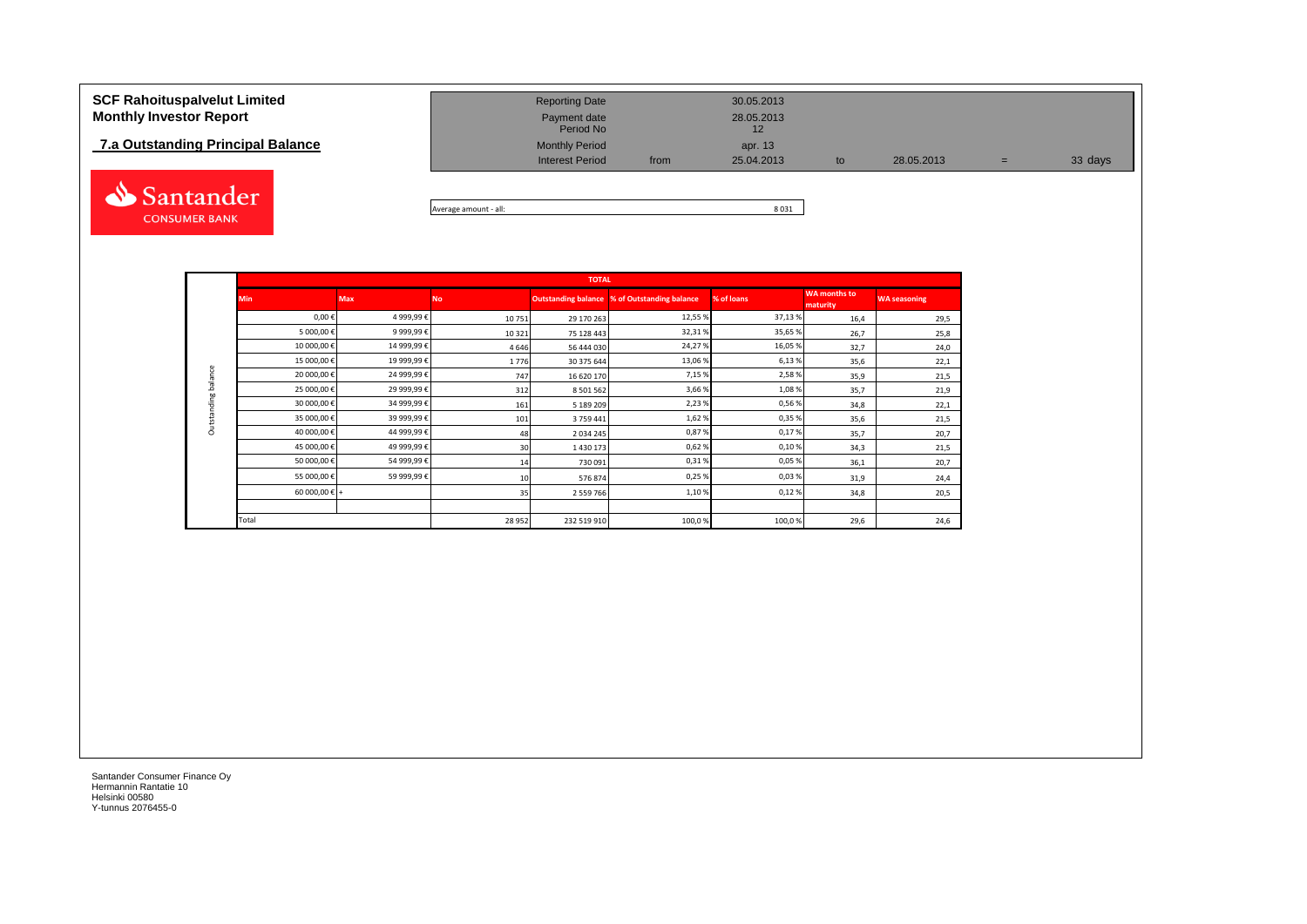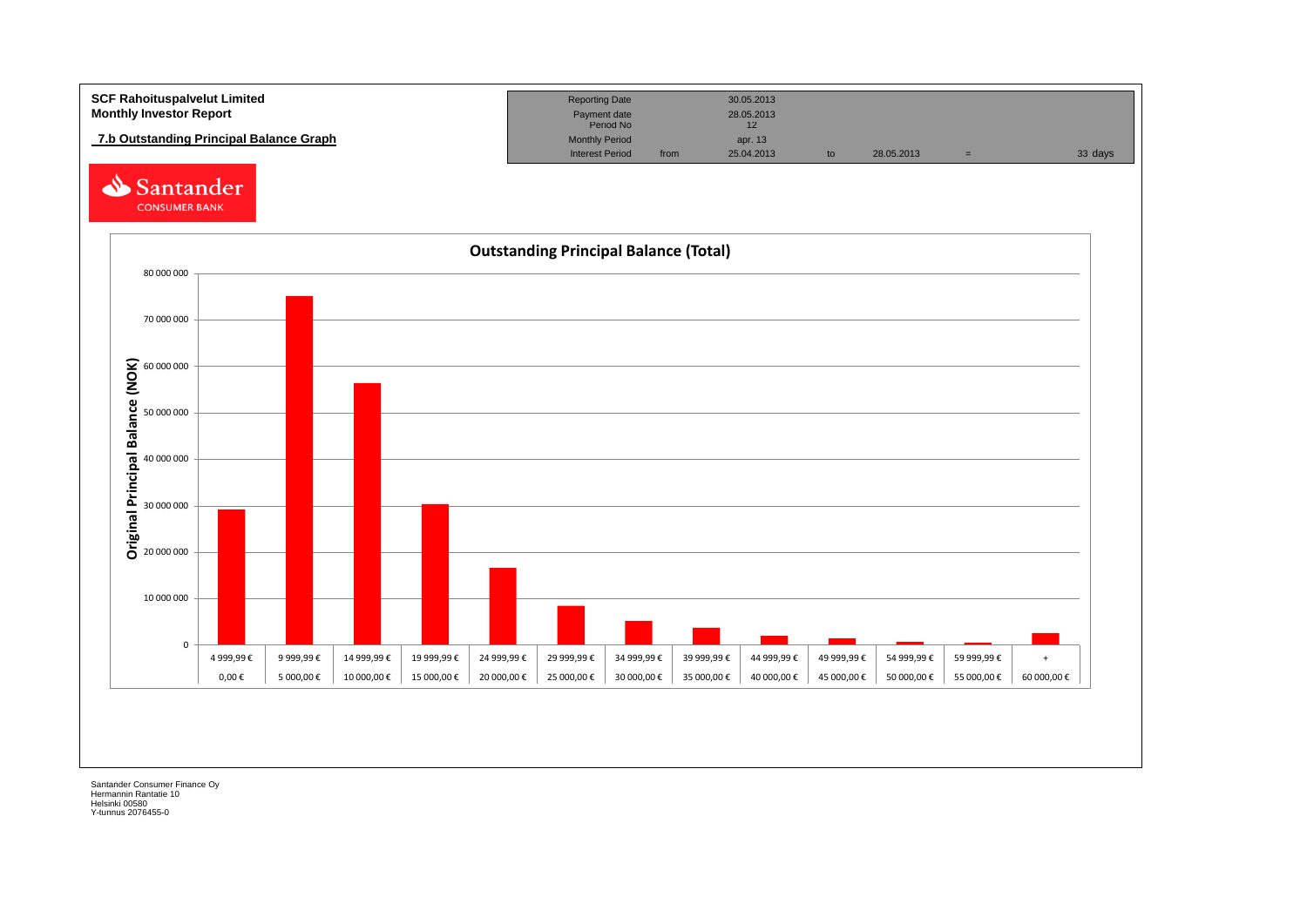### **SCF Rahoituspalvelut Limited Monthly Investor Report**

## **8.a Geographical Distribution**



| <b>Reporting Date</b>     |      | 30.05.2013       |            |   |         |
|---------------------------|------|------------------|------------|---|---------|
| Payment date<br>Period No |      | 28.05.2013<br>12 |            |   |         |
| <b>Monthly Period</b>     |      | apr. 13          |            |   |         |
| <b>Interest Period</b>    | from | 25.04.2013       | 28.05.2013 | = | 30 days |

|                       |           |                            | <b>TOTAL</b>             |            |                              |                     |
|-----------------------|-----------|----------------------------|--------------------------|------------|------------------------------|---------------------|
| <b>District</b>       | <b>No</b> | <b>Outstanding balance</b> | % of Outstanding balance | % of Loans | <b>WA months to maturity</b> | <b>WA seasoning</b> |
| Central Finland       | 3 2 8 8   | 25 650 661                 | 11,03%                   | 11,36%     | 30,0                         | 24,2                |
| Eastern Finland       | 770       | 5760469                    | 2,48%                    | 2,66%      | 29,1                         | 24,8                |
| East Tavastia         | 1819      | 14 358 084                 | 6,17%                    | 6,28%      | 30,2                         | 24,7                |
| Greater Helsinki<br>₽ | 6790      | 58 473 741                 | 25,15 %                  | 23,45 %    | 29,5                         | 24,5                |
| 은<br>Northern Finland | 2 1 8 8   | 18 404 737                 | 7,92%                    | 7,56%      | 30,9                         | 24,0                |
| Northern Savonia      | 938       | 6 672 887                  | 2,87%                    | 3,24 %     | 28,5                         | 24,4                |
| Ostrobothnia          | 1801      | 14 022 084                 | 6,03%                    | 6,22%      | 27,9                         | 25,0                |
| South-Eastern Finland | 1582      | 12 701 370                 | 5,46 %                   | 5,46%      | 30,0                         | 24,2                |
| South-Western Finland | 3 1 2 1   | 24 110 563                 | 10,37%                   | 10,78%     | 29,3                         | 24,5                |
| Uusimaa               | 3897      | 29 738 932                 | 12,79%                   | 13,46%     | 29,6                         | 25,7                |
| Western Tavastia      | 2758      | 22 626 383                 | 9,73%                    | 9,53%      | 29,6                         | 24,3                |
|                       |           |                            |                          |            |                              |                     |
| Total                 | 28 952    | 232 519 910                |                          | 100,00%    | 29,5                         | 24,6                |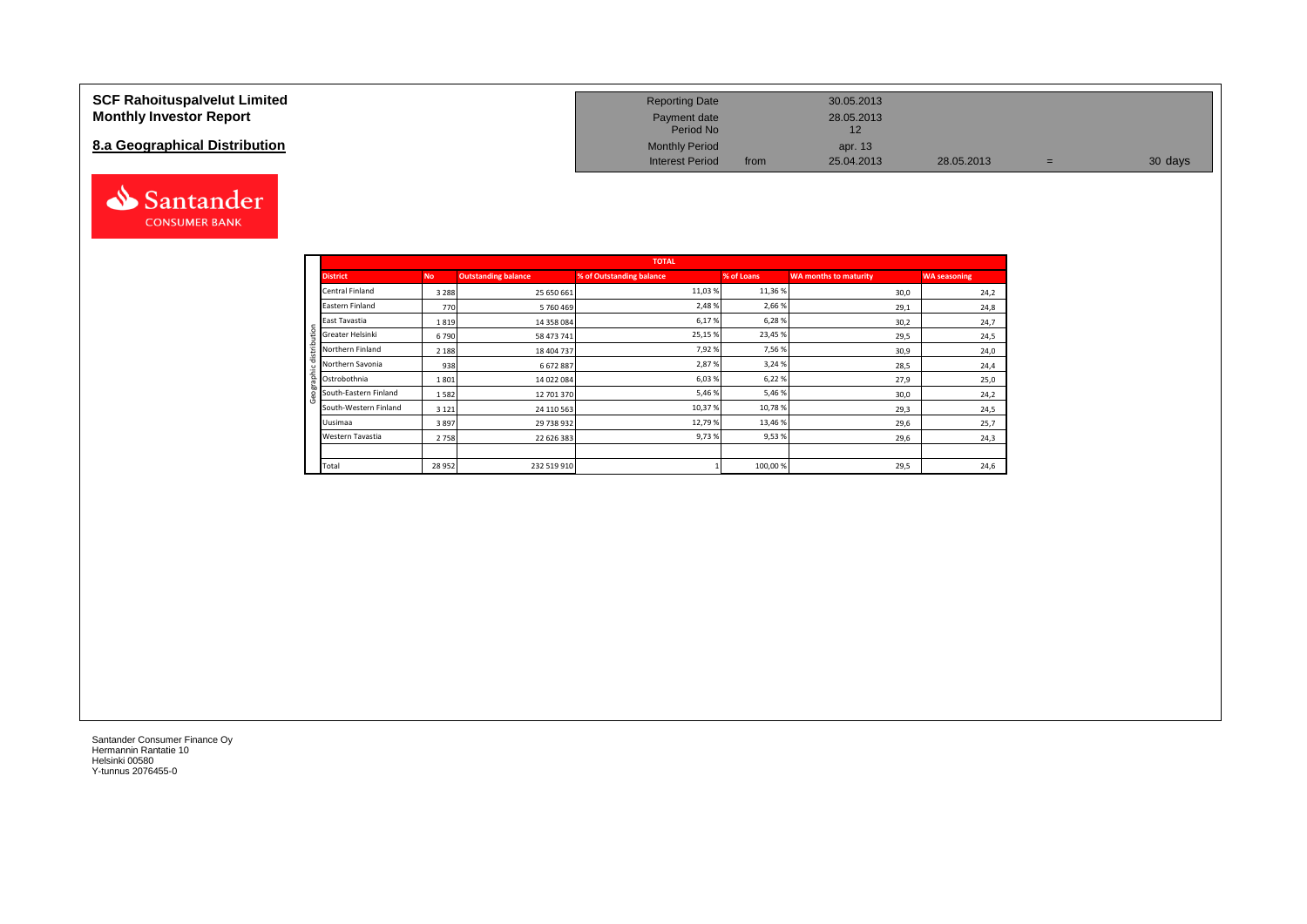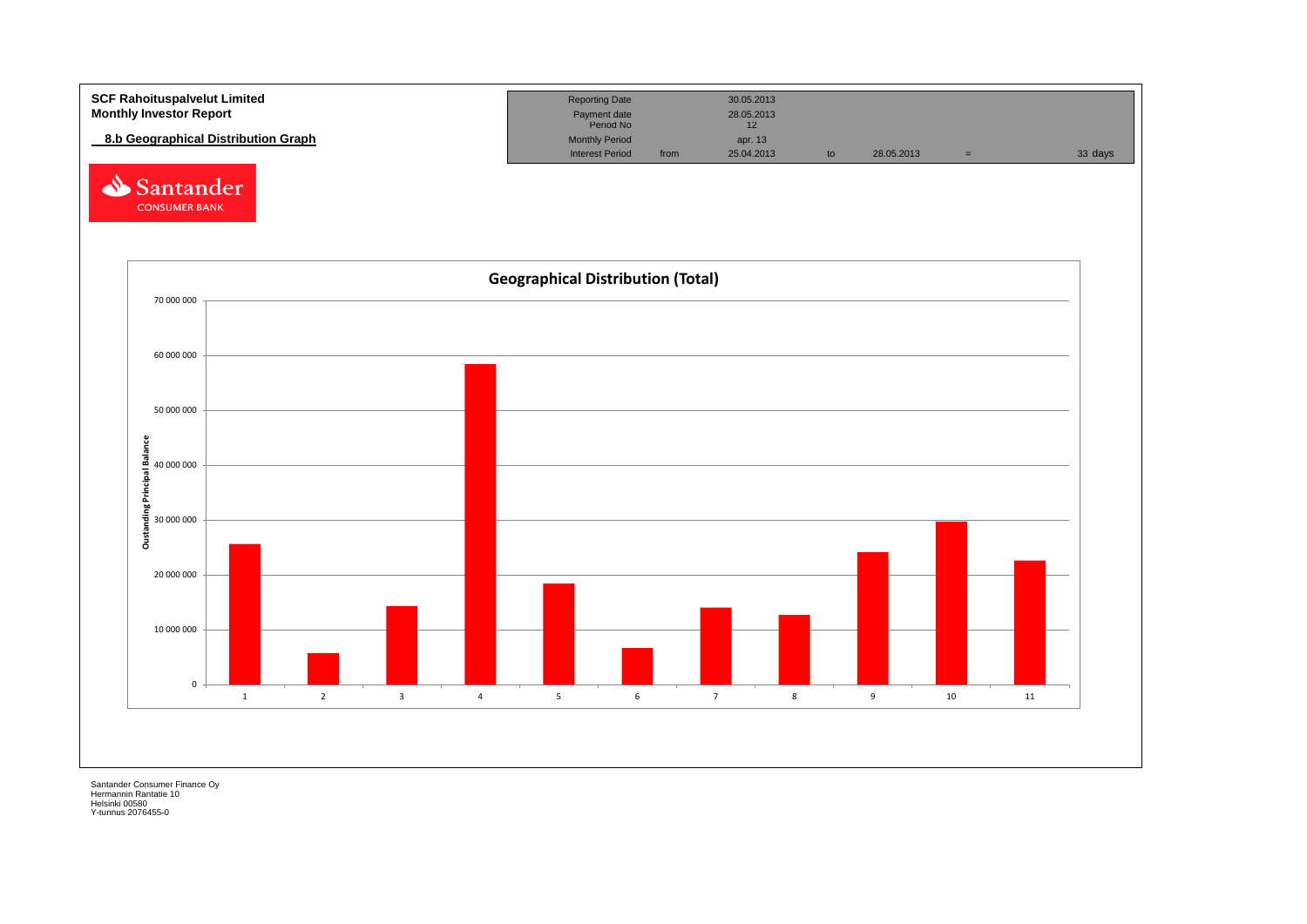#### **SCF Rahoituspalvelut Limited Reporting Date 30.05.2013 Reporting Date 30.05.2013 Monthly Investor Report Payment date** 28.05.2013 Payment date<br>
Period No 12<br>
12  **9.a Interest Rate** Monthly Period apr. 13 Interest Period from 25.04.2013 to 28.05.2013 = 33 days



|              |            |         |           | <b>TOTAL</b>               |                                          |                              |                     |
|--------------|------------|---------|-----------|----------------------------|------------------------------------------|------------------------------|---------------------|
|              | $Min (=)=$ | Max (<) | <b>No</b> | <b>Outstanding balance</b> | % of total<br><b>Outstanding balance</b> | <b>WA months to maturity</b> | <b>WA seasoning</b> |
|              |            | 1 %     | 1 1 8 4   | 8 5 2 1 7 8 2              | 3,66 %                                   | 19,1                         | 19,2                |
|              | 1%         | 2%      | 2 5 3 4   | 15 706 570                 | 6,75 %                                   | 23,9                         | 24,6                |
| distribution | 2 %        | 4 %     | 5 4 0 8   | 47 295 672                 | 20,34 %                                  | 29,6                         | 24,7                |
|              | 4 %        | 6%      | 13 6 9 4  | 121 023 103                | 52,05%                                   | 31,0                         | 24,7                |
|              | 6 %        | 8%      | 6094      | 39 768 188                 | 17,10%                                   | 29,7                         | 25,4                |
| est          | 8%         | 10%     | 38        | 204 597                    | 0,09%                                    | 28,9                         | 24,8                |
| Inter        | 10%        | 12%     |           |                            | 0,00%                                    |                              |                     |
|              | 12%        | 14 %    |           |                            | 0,00%                                    |                              |                     |
|              | 14 %       | 16 %    |           |                            | 0,00%                                    |                              |                     |
|              | 16 %       | 18%     |           |                            | 0,00 %                                   |                              |                     |
|              |            |         |           |                            |                                          |                              |                     |
|              | Total      |         | 28 9 52   | 232 519 910                | 100,00 %                                 | 27,1                         | 23,9                |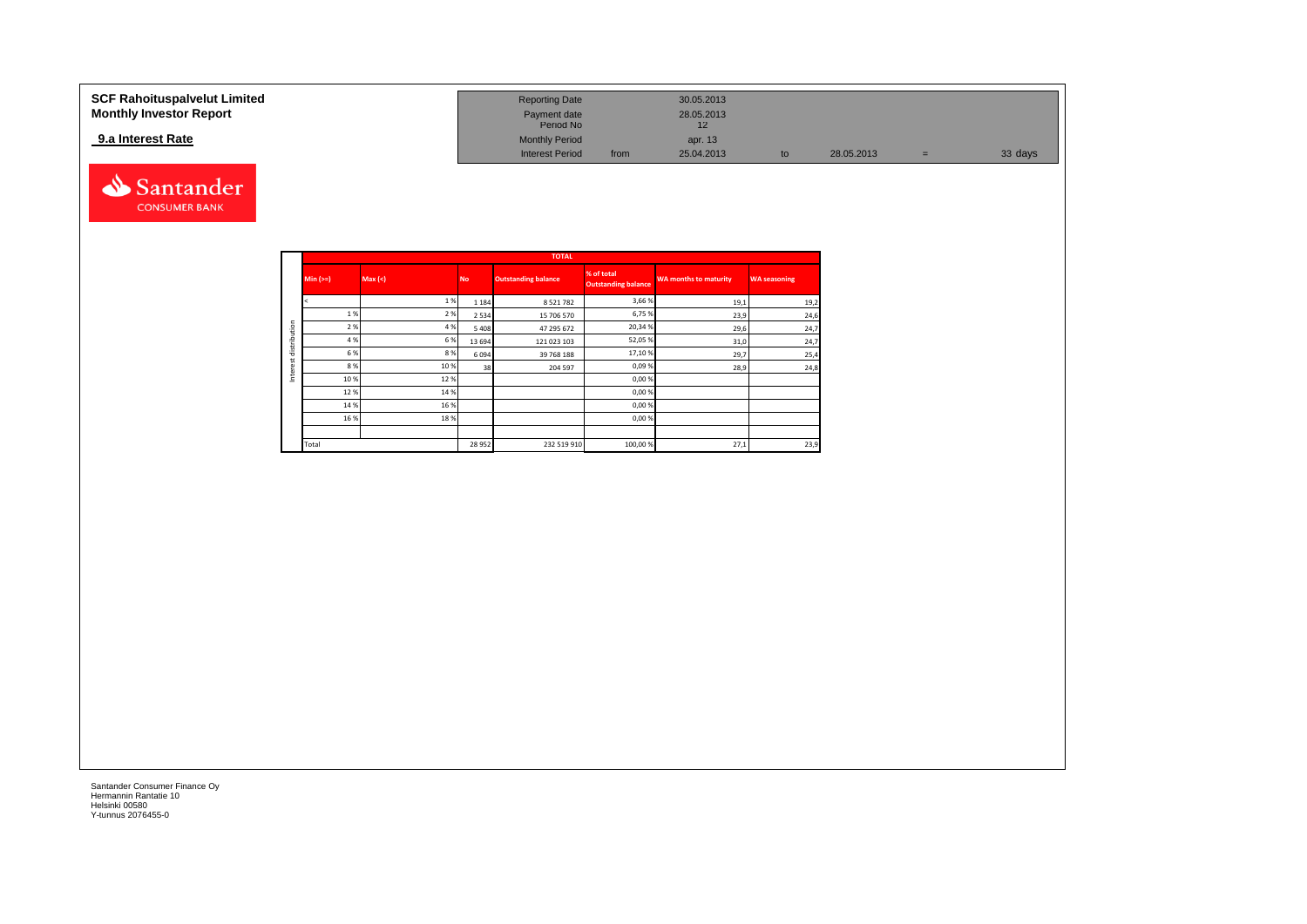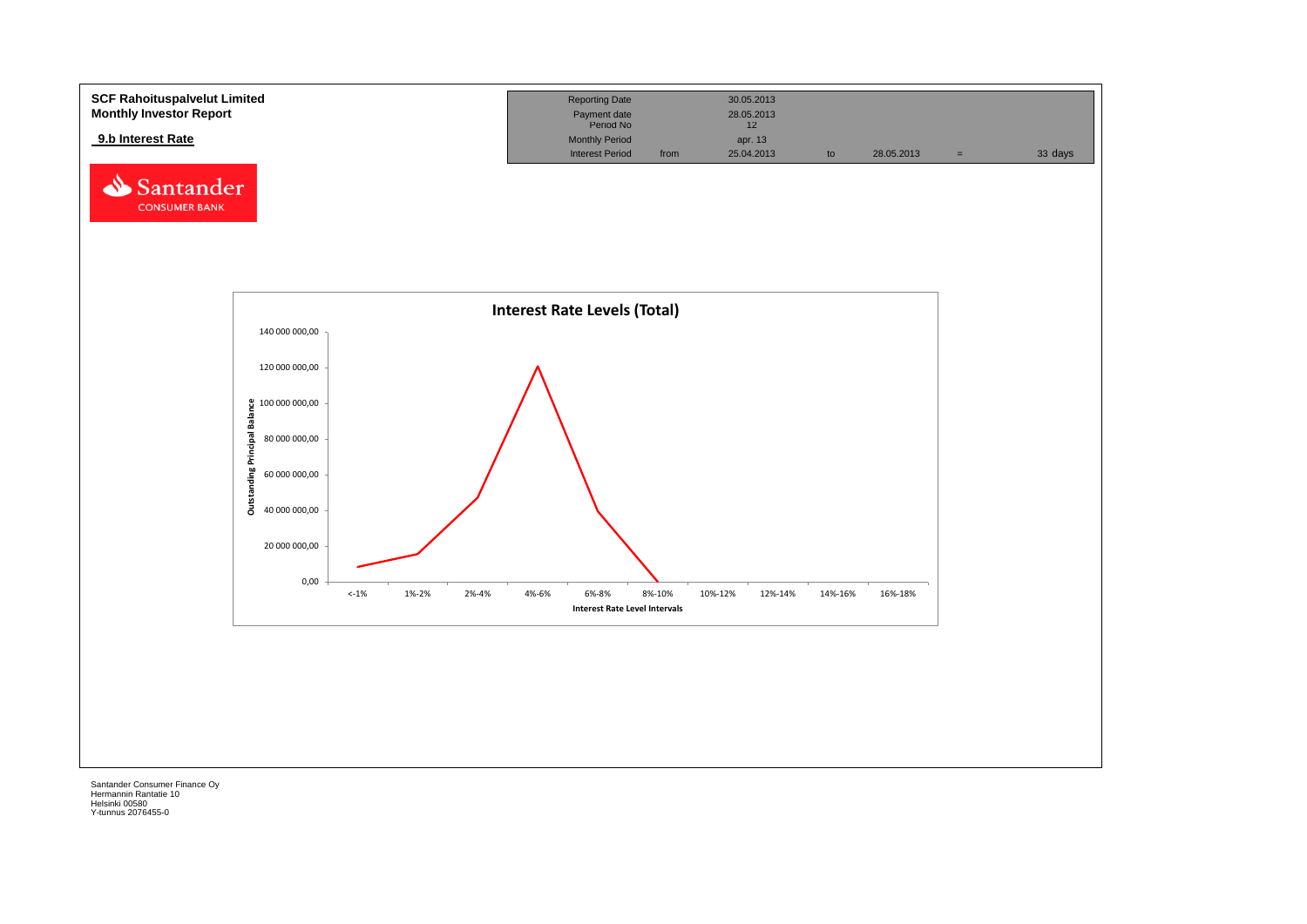| <b>SCF Rahoituspalvelut Limited</b><br><b>Monthly Investor Report</b> | <b>Reporting Date</b><br>Payment date<br>Period No |      | 30.05.2013<br>28.05.2013<br>12 |    |            |     |         |
|-----------------------------------------------------------------------|----------------------------------------------------|------|--------------------------------|----|------------|-----|---------|
| 10.a Remaining Terms                                                  | <b>Monthly Period</b><br><b>Interest Period</b>    | from | apr. 13<br>25.04.2013          | to | 28.05.2013 | $=$ | 33 days |



|                     |            |            |           | <b>TOTAL</b>               |         |                              |                     |
|---------------------|------------|------------|-----------|----------------------------|---------|------------------------------|---------------------|
|                     | <b>Min</b> | <b>Max</b> | <b>No</b> | <b>Outstanding balance</b> | %       | <b>WA months to maturity</b> | <b>WA seasoning</b> |
|                     |            |            | 488       | 377 394                    | 0,16%   | 0,0                          | 47,4                |
|                     |            | 12         | 5783      | 16 839 946                 | 7,24%   | 8,0                          | 35,4                |
|                     | 13         | 24         | 9 1 0 4   | 57 869 874                 | 24,89%  | 19,1                         | 28,8                |
|                     | 25         | 36         | 7858      | 78 597 158                 | 33,80%  | 30,6                         | 25,8                |
| maturity            | 37         | 48         | 5711      | 78 713 790                 | 33,85%  | 41,1                         | 18,0                |
|                     | 49         | 60         | я         | 121 749                    | 0,05%   | 51,1                         | 23,3                |
| 5                   | 61         | 72         |           |                            | 0,00%   |                              |                     |
| Months <sup>-</sup> | 73         | 84         |           |                            | 0,00%   |                              |                     |
|                     | 85         | 96         |           |                            | 0,00%   |                              |                     |
|                     | 97         | 108        |           |                            | 0,00%   |                              |                     |
|                     | 109        | 120        |           |                            | 0,00%   |                              |                     |
|                     | 121 >      |            |           |                            | 0,00%   |                              |                     |
|                     |            |            |           |                            |         |                              |                     |
|                     | Total      |            | 28 9 52   | 232 519 910                | 100,00% | 30,0                         | 26,2                |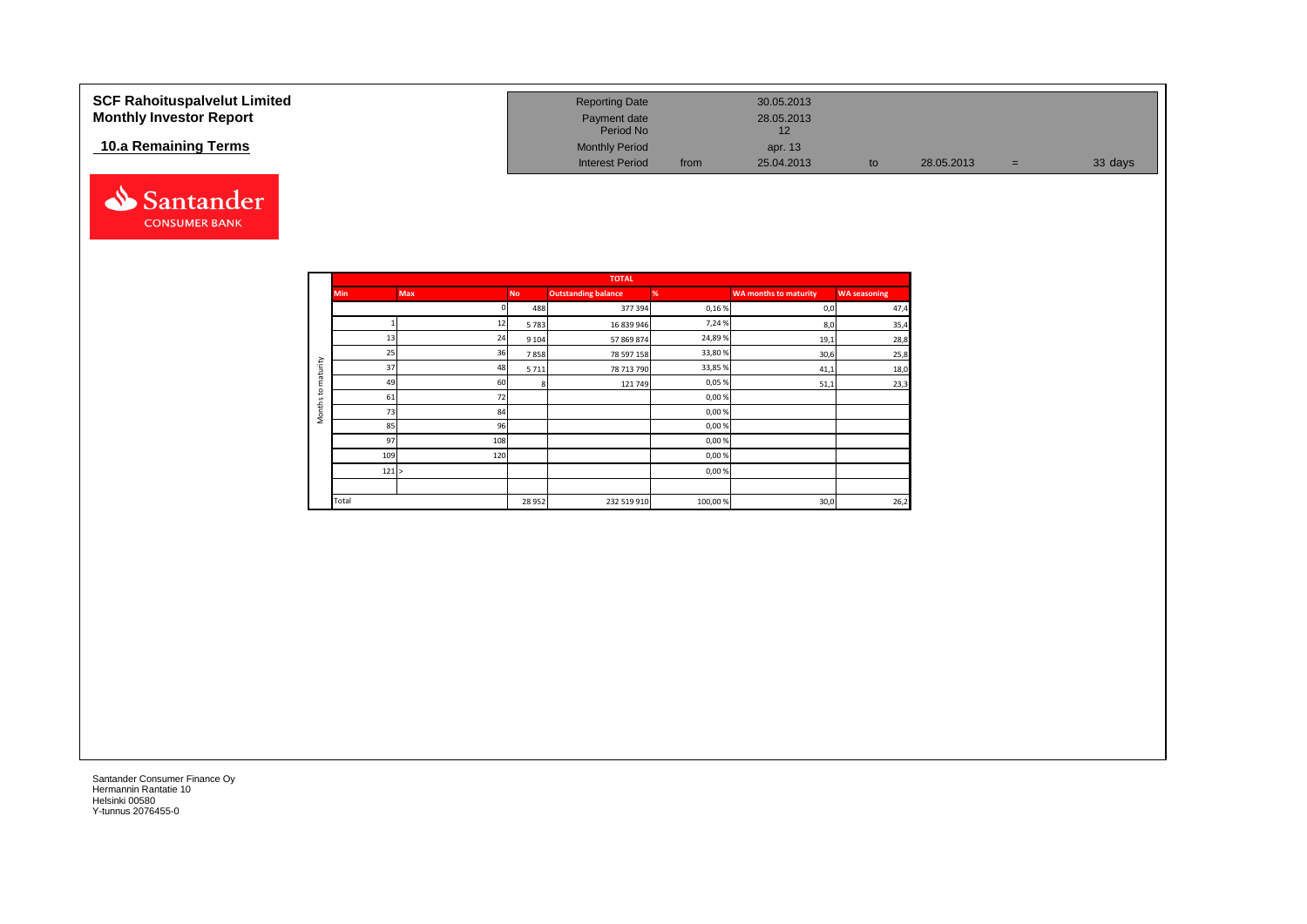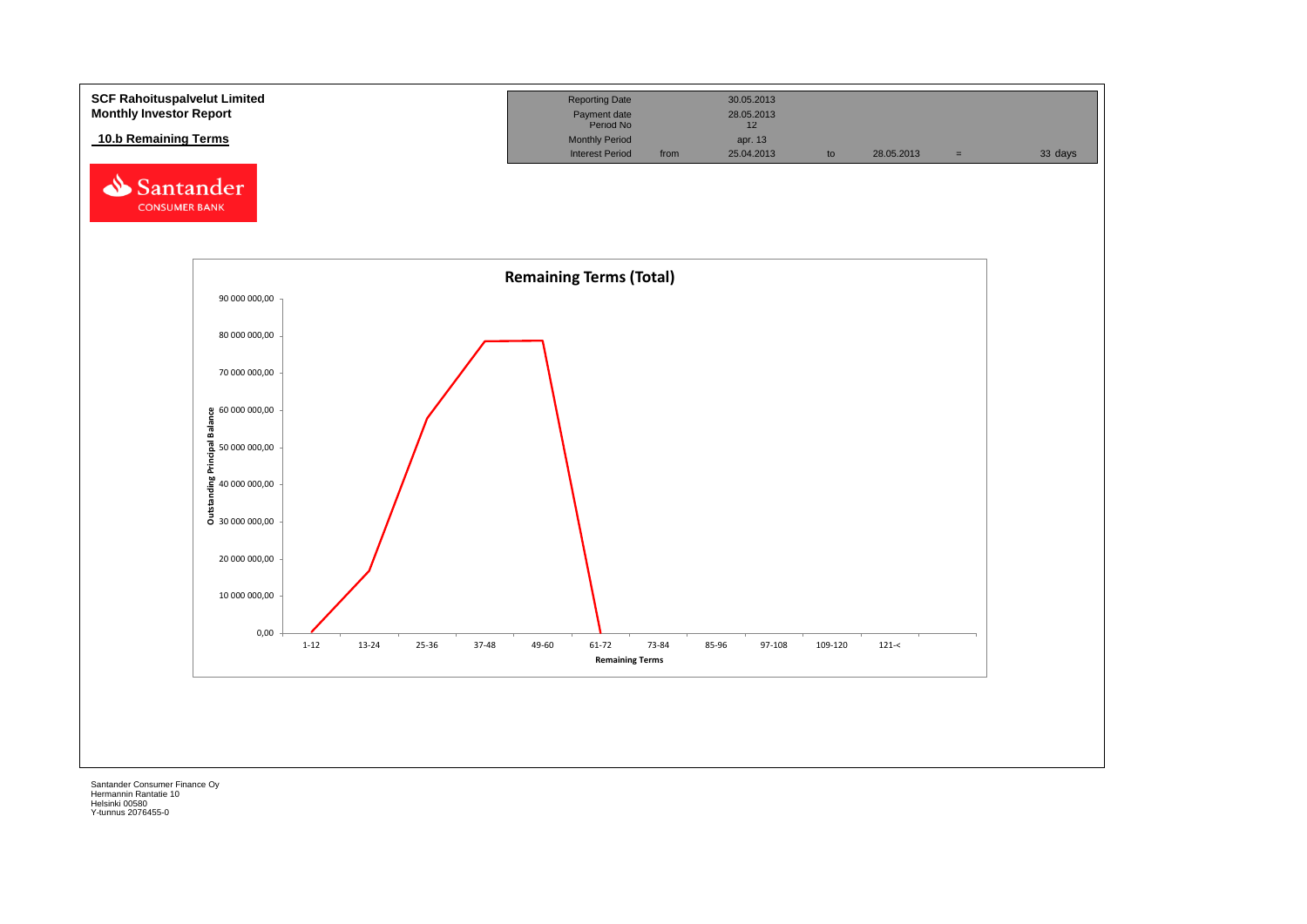| <b>SCF Rahoituspalvelut Limited</b><br><b>Monthly Investor Report</b> | <b>Reporting Date</b><br>Payment date<br>Period No |      | 30.05.2013<br>28.05.2013<br>12 |    |            |     |         |
|-----------------------------------------------------------------------|----------------------------------------------------|------|--------------------------------|----|------------|-----|---------|
| 11.a Seasoning                                                        | <b>Monthly Period</b>                              |      | apr. 13                        |    |            |     |         |
|                                                                       | <b>Interest Period</b>                             | from | 25.04.2013                     | to | 28.05.2013 | $=$ | 33 days |



|                                |            |            |           | <b>TOTAL</b>               |                                    |                       |                     |
|--------------------------------|------------|------------|-----------|----------------------------|------------------------------------|-----------------------|---------------------|
|                                | <b>Min</b> | <b>Max</b> | <b>No</b> | <b>Outstanding balance</b> | % of Outstanding<br><b>Balance</b> | WA months to maturity | <b>WA seasoning</b> |
|                                |            | 12         |           |                            | 0,00%                              | 0,0                   | 0,0                 |
| 풍                              | 13         | 24         | 14 14 8   | 136 326 941                | 58,63%                             | 34,3                  | 18,7                |
| $\circ$<br>ء                   | 25         | 36         | 10 010    | 72 762 890                 | 31,29%                             | 25,5                  | 29,5                |
| $\blacksquare$<br>$\circ$<br>s | 37         | 48         | 3655      | 19 116 279                 | 8,22%                              | 16,8                  | 41,1                |
| £                              | 49         | 60         | 1 1 0 4   | 4 1 4 6 5 1 5              | 1,78%                              | 7,3                   | 53,6                |
|                                | 61         | 72         | 34        | 167 285                    | 0,07%                              | 14,9                  | 63,3                |
| Σ                              | 73         | 84         |           |                            |                                    |                       |                     |
|                                | 85         | 96         |           |                            |                                    |                       |                     |
|                                |            |            |           |                            |                                    |                       |                     |
|                                |            |            | 28 9 52   | 232 519 910                | 100 %                              | 16,5                  | 34,4                |
|                                |            |            |           |                            |                                    |                       |                     |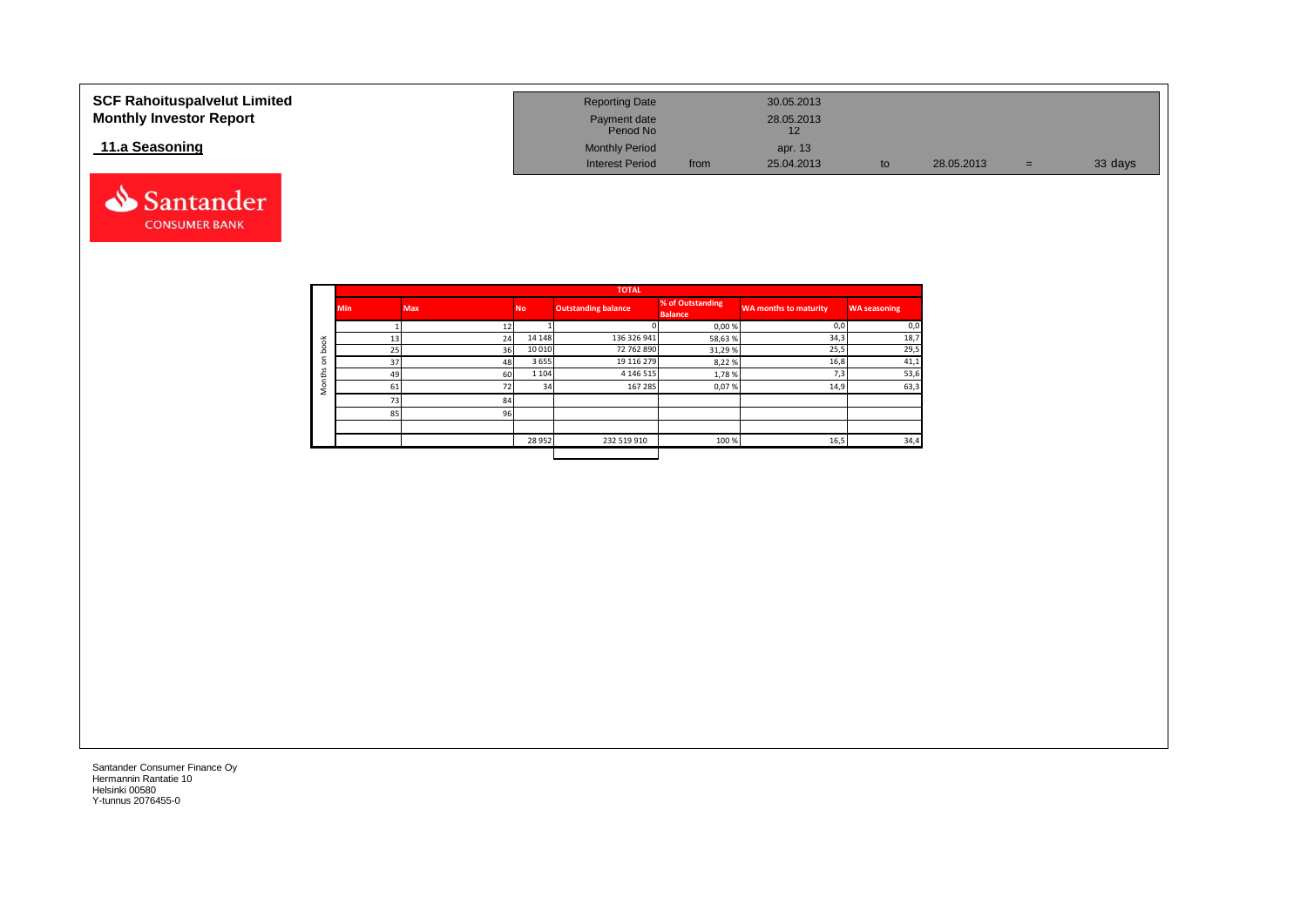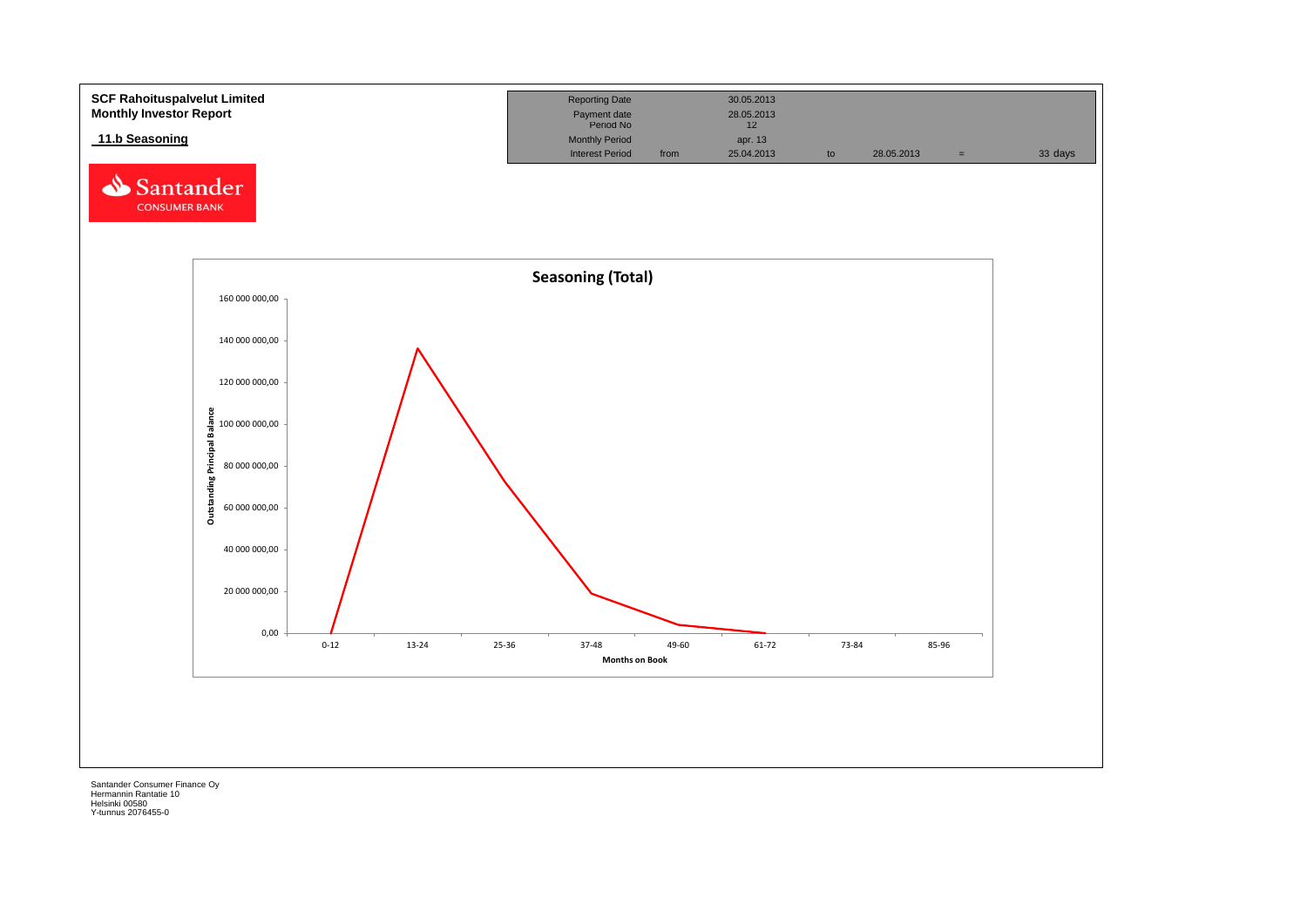| <b>SCF Rahoituspalvelut Limited</b><br><b>Monthly Investor Report</b> | <b>Reporting Date</b><br>Payment date                        |      | 30.05.2013<br>28.05.2013 |            |     |         |
|-----------------------------------------------------------------------|--------------------------------------------------------------|------|--------------------------|------------|-----|---------|
| 13.a Balloon Ioans                                                    | Period No<br><b>Monthly Period</b><br><b>Interest Period</b> | from | apr. 13<br>25.04.2013    | 28.05.2013 | $=$ | 33 days |

┑

÷,

|                   |             |          | <b>TOTAL</b> |                            |                                    |                       |                     |  |  |  |  |  |  |  |
|-------------------|-------------|----------|--------------|----------------------------|------------------------------------|-----------------------|---------------------|--|--|--|--|--|--|--|
| ৯<br>Ξ.<br>5<br>∽ | ۰           | Min      | <b>No</b>    | <b>Outstanding balance</b> | % of Outstanding<br><b>Balance</b> | WA months to maturity | <b>WA seasoning</b> |  |  |  |  |  |  |  |
| ത<br>⊴            |             | Standard | 23 744       | 155 034 416                | 66,68%                             | 28,8                  | 24,2                |  |  |  |  |  |  |  |
| 꼳                 | o<br>ー<br>o | Balloon  | 5 2 0 8      | 77 485 494                 | 33,32 %                            | 31,3                  | 25,4                |  |  |  |  |  |  |  |
| ء<br>줖            |             |          |              |                            |                                    |                       |                     |  |  |  |  |  |  |  |
|                   |             | Total    | 28 9 52      | 232 519 910                | 100 %                              | 30,0                  | 24,8                |  |  |  |  |  |  |  |

Santander Consumer Finance Oy Hermannin Rantatie 10 Helsinki 00580 Y-tunnus 2076455-0

Santander **CONSUMER BANK**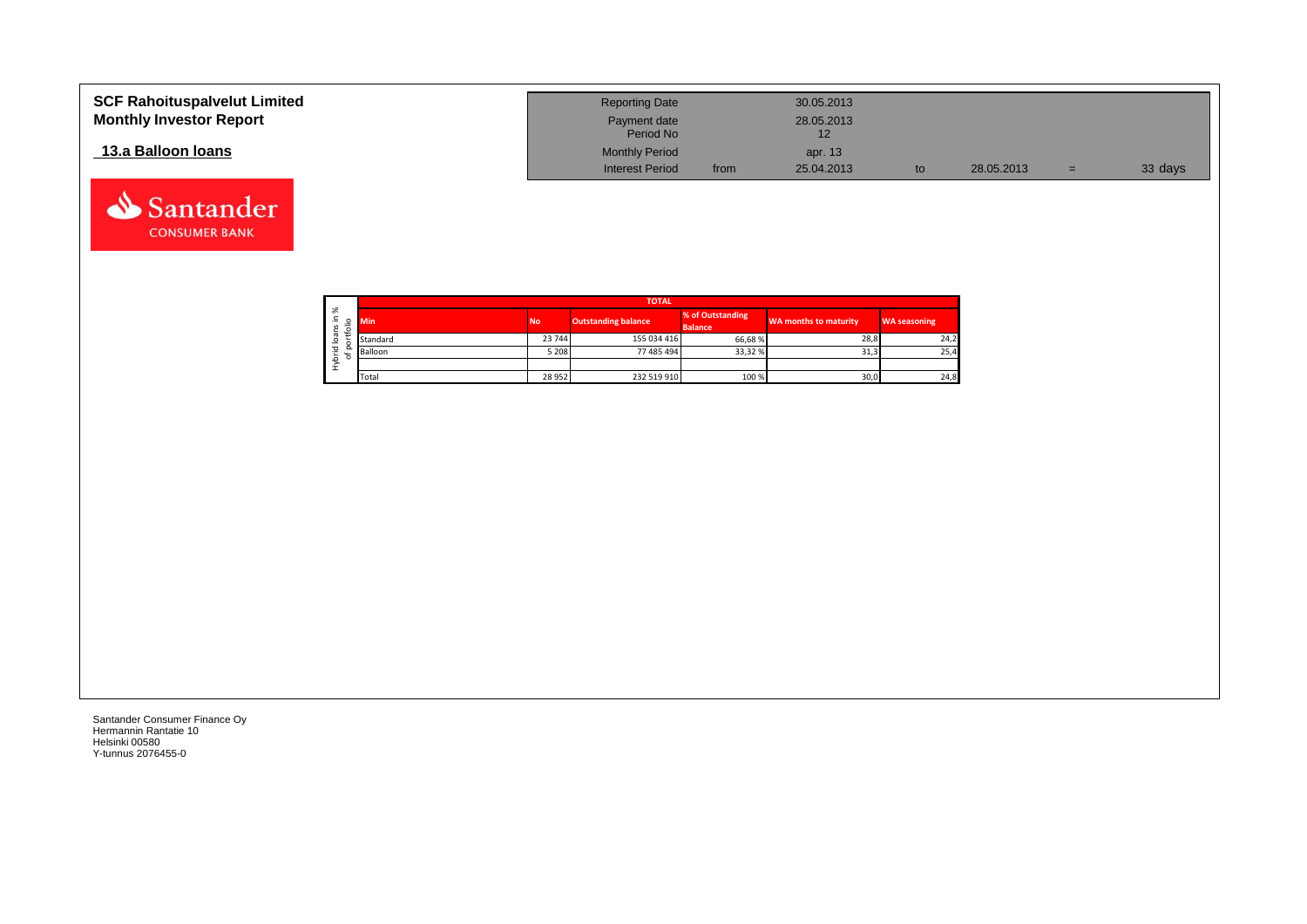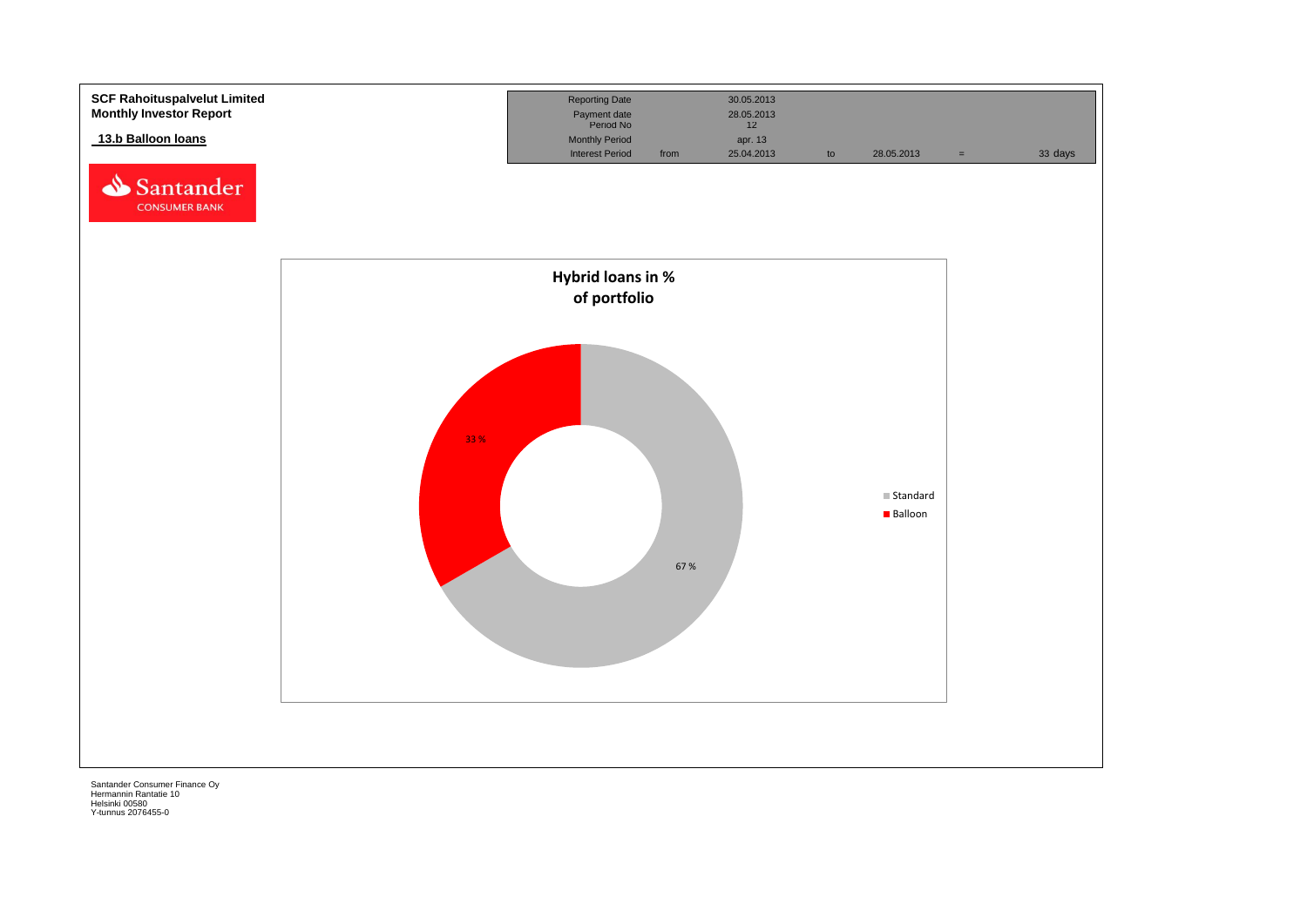| <b>SCF Rahoituspalvelut Limited</b> | <b>Reporting Date</b>     |      | 30.05.2013       |            |     |         |
|-------------------------------------|---------------------------|------|------------------|------------|-----|---------|
| <b>Monthly Investor Report</b>      | Payment date<br>Period No |      | 28.05.2013<br>12 |            |     |         |
| 14.a # loans per borrower           | <b>Monthly Period</b>     |      | apr. 13          |            |     |         |
|                                     | <b>Interest Period</b>    | from | 25.04.2013       | 28.05.2013 | $=$ | 33 days |



| <b>TOTAL</b> |                                                                                       |          |  |  |  |  |  |
|--------------|---------------------------------------------------------------------------------------|----------|--|--|--|--|--|
|              | <b>Total number of loans</b>                                                          |          |  |  |  |  |  |
|              |                                                                                       |          |  |  |  |  |  |
|              |                                                                                       |          |  |  |  |  |  |
|              |                                                                                       |          |  |  |  |  |  |
|              |                                                                                       | borrower |  |  |  |  |  |
|              |                                                                                       | per      |  |  |  |  |  |
|              |                                                                                       |          |  |  |  |  |  |
|              |                                                                                       | # loans  |  |  |  |  |  |
|              |                                                                                       |          |  |  |  |  |  |
|              |                                                                                       |          |  |  |  |  |  |
|              |                                                                                       |          |  |  |  |  |  |
| 28 744       | Total                                                                                 |          |  |  |  |  |  |
|              | <b>Outstanding balance</b><br><b>Total number of debtors</b><br>28 5 5 1<br>180<br>12 |          |  |  |  |  |  |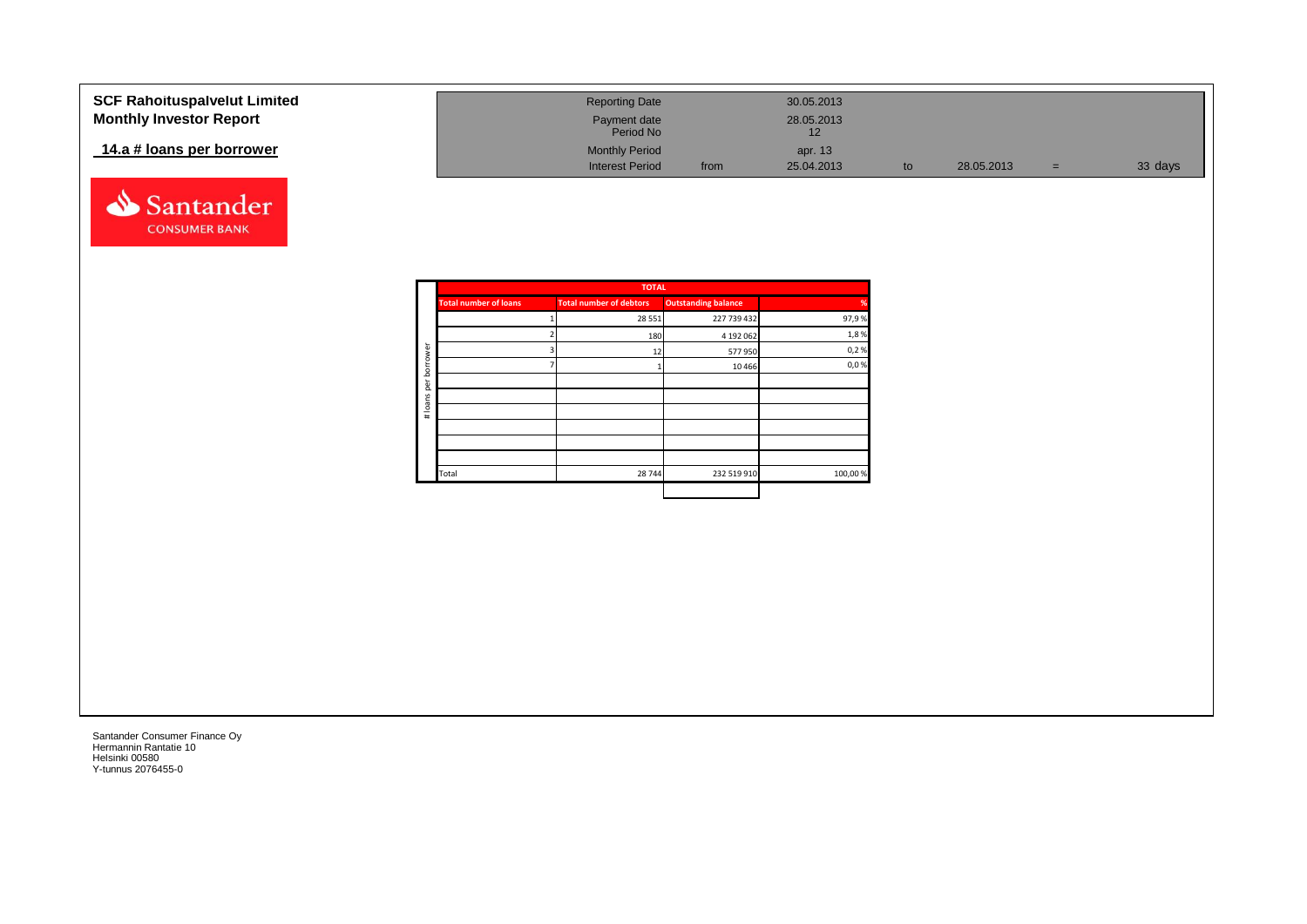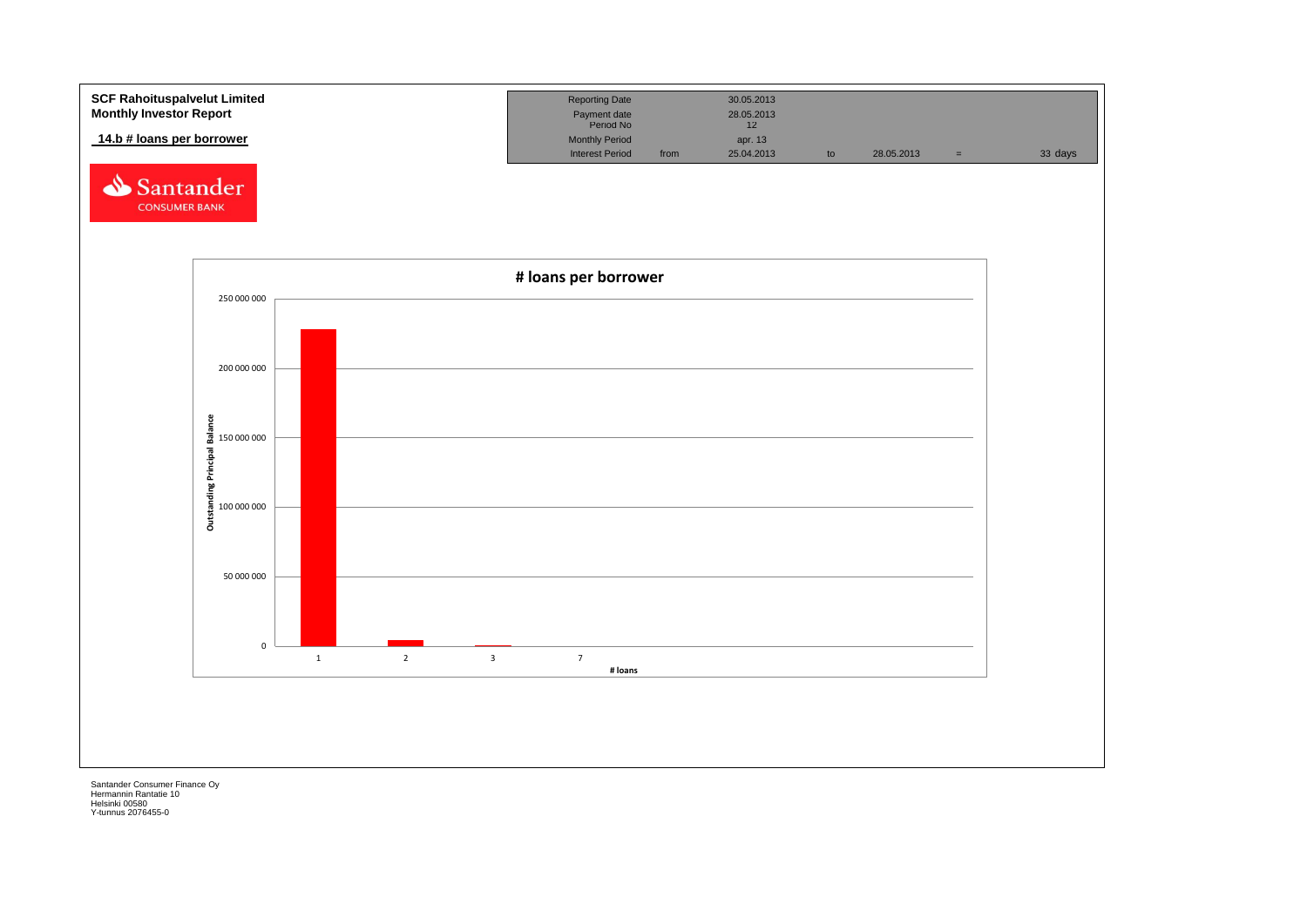| <b>SCF Rahoituspalvelut Limited</b> |
|-------------------------------------|
| <b>Monthly Investor Report</b>      |

## **15.a Amortization Profile**



| <b>SCF Rahoituspalvelut Limited</b> | <b>Reporting Date</b>     |      | 30.05.2013 |    |            |     |         |
|-------------------------------------|---------------------------|------|------------|----|------------|-----|---------|
| <b>Monthly Investor Report</b>      | Payment date<br>Period No |      | 28.05.2013 |    |            |     |         |
| 15.a Amortization Profile           | <b>Monthly Period</b>     |      | apr. 13    |    |            |     |         |
|                                     | <b>Interest Period</b>    | from | 25.04.2013 | to | 28.05.2013 | $=$ | 33 days |

| <b>TOTAL</b>            |    |                        |                        |                     |                 |         |            |
|-------------------------|----|------------------------|------------------------|---------------------|-----------------|---------|------------|
| <b>Period</b>           |    | <b>Opening Balance</b> | <b>Closing Balance</b> | <b>Amortization</b> | <b>Interest</b> | Yield   | Percentage |
|                         |    |                        |                        |                     |                 |         |            |
|                         |    | 248 515 868            | 239 846 548            | 8 6 6 9 3 2 0       | 1 003 115       | 484,37% | 96,51%     |
|                         |    | 239 846 548            | 231 430 058            | 8 4 1 6 4 9 0       | 969 132         | 484,88% | 93,12%     |
|                         |    | 231 430 058            | 222 996 013            | 8434045             | 935 667         | 485,16% | 89,73%     |
|                         |    | 222 996 013            | 214 704 211            | 8 29 1 8 0 2        | 902 035         | 485,41% | 86,39%     |
|                         |    | 214 704 211            | 206 537 663            | 8 1 6 5 4 8         | 869 010         | 485,70% | 83,11%     |
|                         |    | 206 537 663            | 198 589 248            | 7948415             | 836 510         | 486,02% | 79,91%     |
| periods)                |    | 198 589 248            | 190 586 601            | 8 0 0 2 6 4 7       | 805 020         | 486,44% | 76,69%     |
| g                       |    | 190 586 601            | 182 898 348            | 7688254             | 773 346         | 486,93% | 73,60%     |
| (first                  |    | 182 898 348            | 175 332 698            | 7 5 6 5 6 5 0       | 743 417         | 487,76% | 70,55%     |
|                         | 10 | 175 332 698            | 167 667 973            | 7664725             | 713 884         | 488,59% | 67,47%     |
| profile<br>Amortization | 11 | 167 667 973            | 159 978 231            | 7689742             | 684 151         | 489,65% | 64,37%     |
|                         | 12 | 159 978 231            | 152 561 447            | 7416785             | 654 410         | 490,87% | 61,39%     |
|                         | 13 | 152 561 447            | 145 075 410            | 7486037             | 625 741         | 492,19% | 58,38%     |
|                         | 14 | 145 075 410            | 137 785 380            | 7 290 030           | 596 922         | 493,75% | 55,44%     |
|                         | 15 | 137 785 380            | 130 459 006            | 7326374             | 568 863         | 495,43% | 52,50%     |
|                         | 16 | 130 459 006            | 123 429 344            | 7029662             | 540 627         | 497,28% | 49,67%     |
|                         | 17 | 123 429 344            | 116 763 554            | 6 6 6 5 7 9 0       | 513 448         | 499,18% | 46,98%     |
|                         | 18 | 116 763 554            | 110 071 895            | 6691658             | 487 217         | 500,72% | 44,29%     |
|                         | 19 | 110 071 895            | 103 828 503            | 6 243 393           | 461 158         | 502,75% | 41,78%     |
|                         | 20 | 103 828 503            | 97 509 153             | 6319350             | 436 486         | 504,47% | 39,24%     |
|                         |    |                        |                        |                     |                 |         |            |
|                         |    |                        |                        |                     |                 |         |            |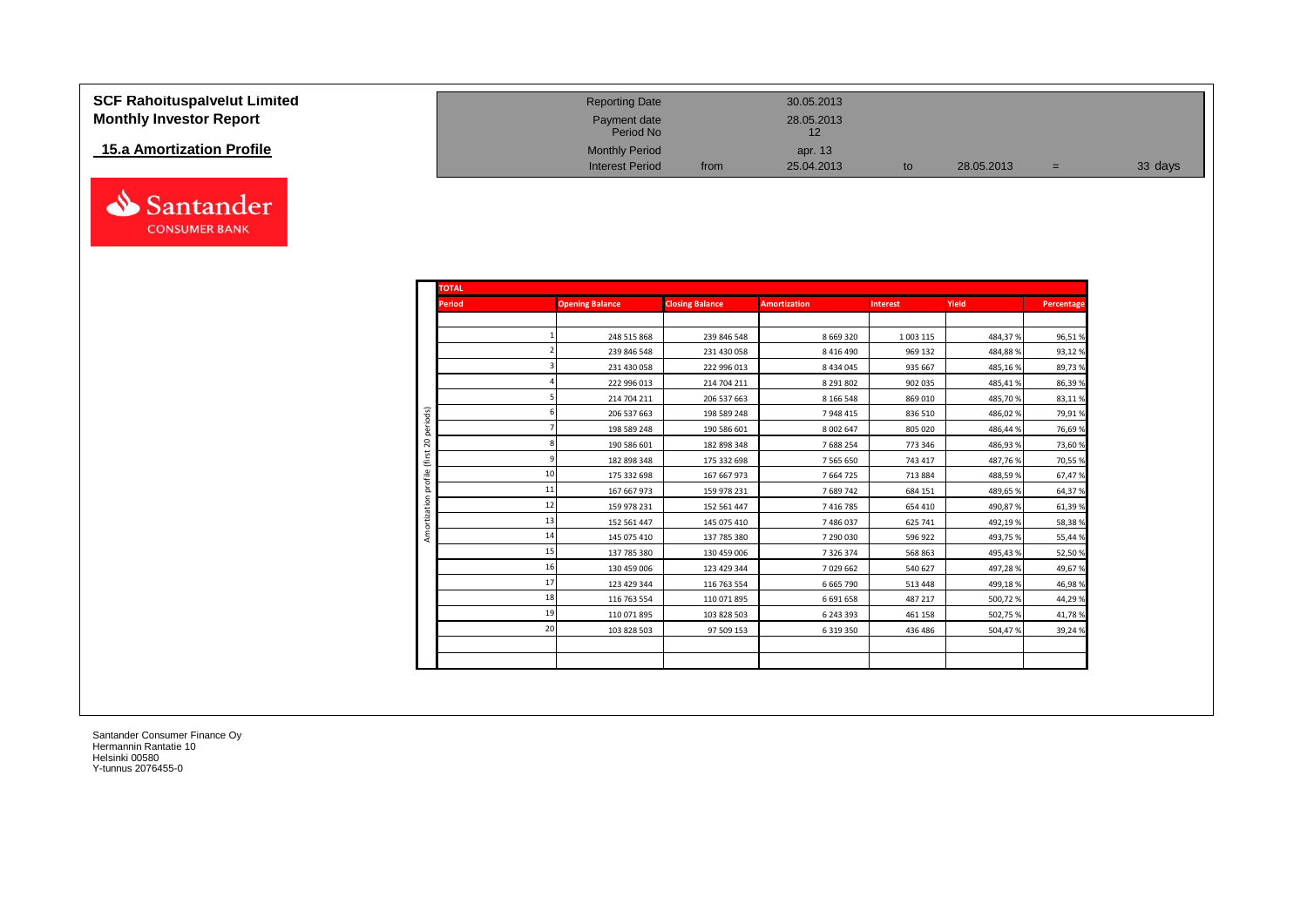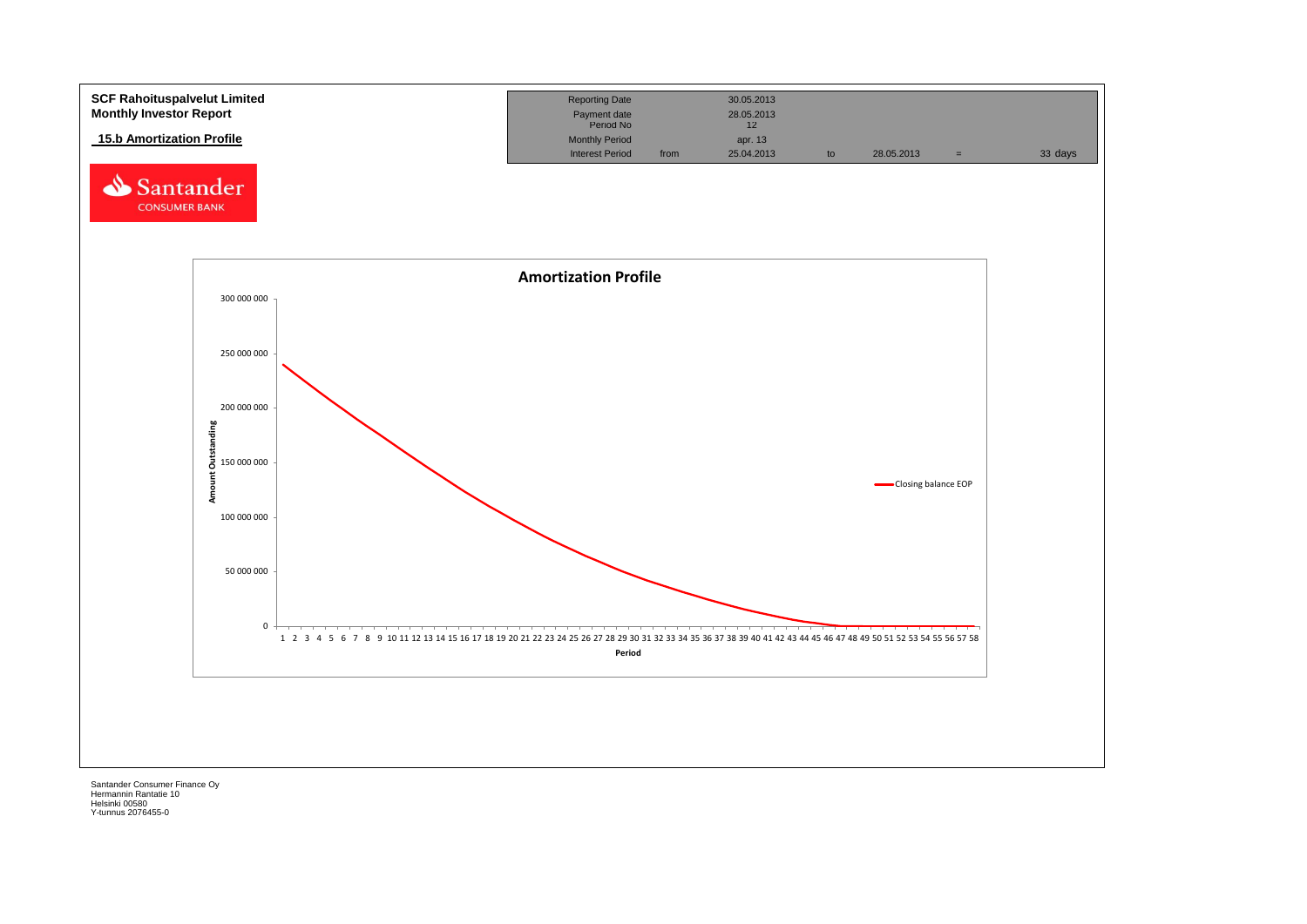| <b>SCF Rahoituspalvelut Limited</b> |                |               |         | <b>Reporting Date</b>                |                        | 30.05.2013 |    |            |     |         |
|-------------------------------------|----------------|---------------|---------|--------------------------------------|------------------------|------------|----|------------|-----|---------|
| <b>Monthly Investor Report</b>      |                |               |         | Payment date                         |                        | 28.05.2013 |    |            |     |         |
|                                     |                |               |         | Period No                            |                        | 12         |    |            |     |         |
| 16.a Payment Holidays               |                |               |         | <b>Monthly Period</b>                |                        | apr. 13    |    |            |     |         |
|                                     |                |               |         |                                      |                        |            |    |            |     |         |
|                                     |                |               |         | <b>Interest Period</b>               | from                   | 25.04.2013 | to | 28.05.2013 | $=$ | 33 days |
|                                     |                |               |         |                                      |                        |            |    |            |     |         |
| Santander                           |                |               |         |                                      |                        |            |    |            |     |         |
|                                     |                |               |         |                                      |                        |            |    |            |     |         |
| <b>CONSUMER BANK</b>                |                |               |         |                                      |                        |            |    |            |     |         |
|                                     |                |               |         |                                      |                        |            |    |            |     |         |
|                                     |                |               |         |                                      |                        |            |    |            |     |         |
|                                     |                |               |         |                                      |                        |            |    |            |     |         |
|                                     |                |               |         |                                      |                        |            |    |            |     |         |
|                                     |                | <b>TOTAL</b>  |         |                                      |                        |            |    |            |     |         |
|                                     |                | <b>Period</b> |         | No of cont Number of periods granted | <b>Sum of Payments</b> |            |    |            |     |         |
|                                     |                | 201 205       | 181     | 248                                  | 2 124 992              |            |    |            |     |         |
|                                     |                | 201 206       | 154     | 227                                  | 1 603 234              |            |    |            |     |         |
|                                     |                | 201 207       | 157     | 230                                  | 2 0 2 1 9 3 7          |            |    |            |     |         |
|                                     |                | 201 208       | 131     | 175                                  | 1 5 2 5 9 9 9 9        |            |    |            |     |         |
|                                     |                | 201 209       | 108     | 153                                  | 1 0 8 2 6 7 6          |            |    |            |     |         |
|                                     |                | 201 210       | 87      | 135                                  | 977 336                |            |    |            |     |         |
|                                     |                | 201 211       | 87      | 131                                  | 930 795                |            |    |            |     |         |
|                                     | Paymet Holiday | 201 212       | 138     | 171                                  | 1 286 755              |            |    |            |     |         |
|                                     |                | 201 301       | 112     | 157                                  | 1 2 2 2 8 6 0          |            |    |            |     |         |
|                                     |                | 201 302       | 120     | 173                                  | 1 289 158              |            |    |            |     |         |
|                                     |                | 201 303       | 123     | 166                                  | 1 409 025              |            |    |            |     |         |
|                                     |                | 201 304       |         |                                      | 6364,41                |            |    |            |     |         |
|                                     |                |               |         |                                      |                        |            |    |            |     |         |
|                                     |                |               |         |                                      |                        |            |    |            |     |         |
|                                     |                |               |         |                                      |                        |            |    |            |     |         |
|                                     |                |               |         |                                      |                        |            |    |            |     |         |
|                                     |                |               |         |                                      |                        |            |    |            |     |         |
|                                     |                |               |         |                                      |                        |            |    |            |     |         |
|                                     |                |               | 1 3 9 9 | 1968                                 | 15 481 130             |            |    |            |     |         |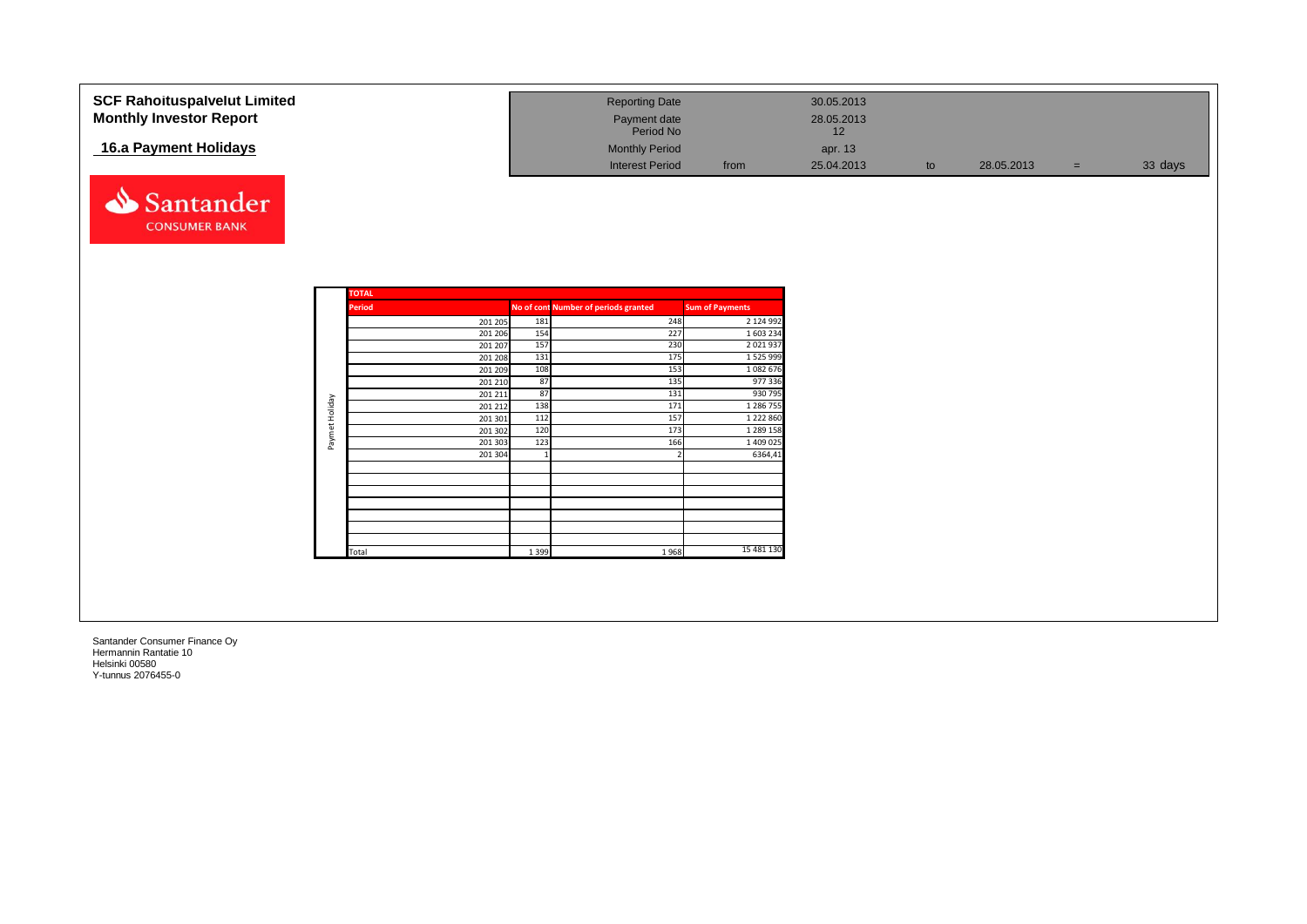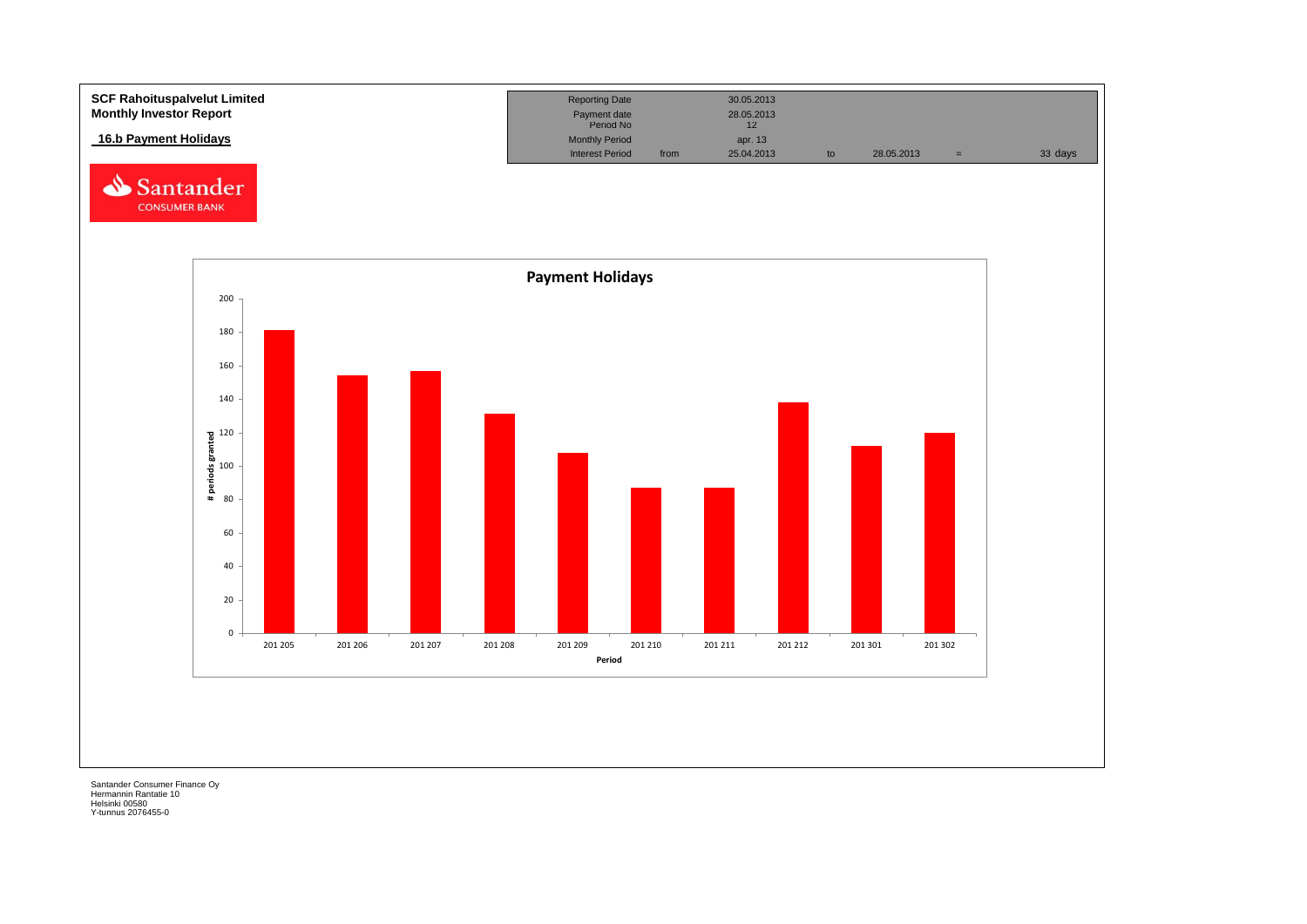| <b>SCF Rahoituspalvelut Limited</b> |              |              |                  |           | <b>Reporting Date</b>         |      | 30.05.2013 |    |            |          |         |
|-------------------------------------|--------------|--------------|------------------|-----------|-------------------------------|------|------------|----|------------|----------|---------|
| <b>Monthly Investor Report</b>      |              |              |                  |           |                               |      | 28.05.2013 |    |            |          |         |
|                                     |              |              |                  |           | Payment date<br>Period No     |      | 12         |    |            |          |         |
| 17.a Restructured Loans             |              |              |                  |           | <b>Monthly Period</b>         |      | apr. 13    |    |            |          |         |
|                                     |              |              |                  |           | <b>Interest Period</b>        | from | 25.04.2013 | to | 28.05.2013 | $\equiv$ | 33 days |
|                                     |              |              |                  |           |                               |      |            |    |            |          |         |
|                                     |              |              |                  |           |                               |      |            |    |            |          |         |
| Santander                           |              |              |                  |           |                               |      |            |    |            |          |         |
| <b>CONSUMER BANK</b>                |              |              |                  |           |                               |      |            |    |            |          |         |
|                                     |              |              |                  |           |                               |      |            |    |            |          |         |
|                                     |              |              |                  |           |                               |      |            |    |            |          |         |
|                                     |              |              |                  |           |                               |      |            |    |            |          |         |
|                                     |              |              |                  |           |                               |      |            |    |            |          |         |
|                                     |              | <b>TOTAL</b> |                  |           |                               |      |            |    |            |          |         |
|                                     |              | Period       |                  | <b>No</b> | <b>Outstanding Balance</b>    |      |            |    |            |          |         |
|                                     |              |              | 201205<br>201206 |           | $\mathbf 0$<br>$\overline{0}$ |      |            |    |            |          |         |
|                                     |              |              | 201207           |           | $\mathbf 0$                   |      |            |    |            |          |         |
|                                     |              |              | 201208           |           | $\mathbf 0$                   |      |            |    |            |          |         |
|                                     |              |              | 201209           |           | $\mathbf 0$                   |      |            |    |            |          |         |
|                                     |              |              | 201210           |           | $\overline{0}$                |      |            |    |            |          |         |
|                                     |              |              | 201211<br>201212 |           | $\mathbf 0$<br>$\mathbf 0$    |      |            |    |            |          |         |
|                                     | Restructured |              | 201 301          |           | $\overline{0}$                |      |            |    |            |          |         |
|                                     |              |              | 201 302          |           | $\mathbf 0$                   |      |            |    |            |          |         |
|                                     |              |              | 201 303          |           | $\mathbf 0$                   |      |            |    |            |          |         |
|                                     |              |              | 201 304          |           | $\mathbf 0$                   |      |            |    |            |          |         |
|                                     |              |              |                  |           |                               |      |            |    |            |          |         |
|                                     |              |              |                  |           |                               |      |            |    |            |          |         |
|                                     |              |              |                  |           |                               |      |            |    |            |          |         |
|                                     |              |              |                  |           |                               |      |            |    |            |          |         |
|                                     |              |              |                  |           |                               |      |            |    |            |          |         |
|                                     |              | Total        |                  |           | $\Omega$                      |      |            |    |            |          |         |
|                                     |              |              |                  |           |                               |      |            |    |            |          |         |
|                                     |              |              |                  |           |                               |      |            |    |            |          |         |
|                                     |              |              |                  |           |                               |      |            |    |            |          |         |
|                                     |              |              |                  |           |                               |      |            |    |            |          |         |
|                                     |              |              |                  |           |                               |      |            |    |            |          |         |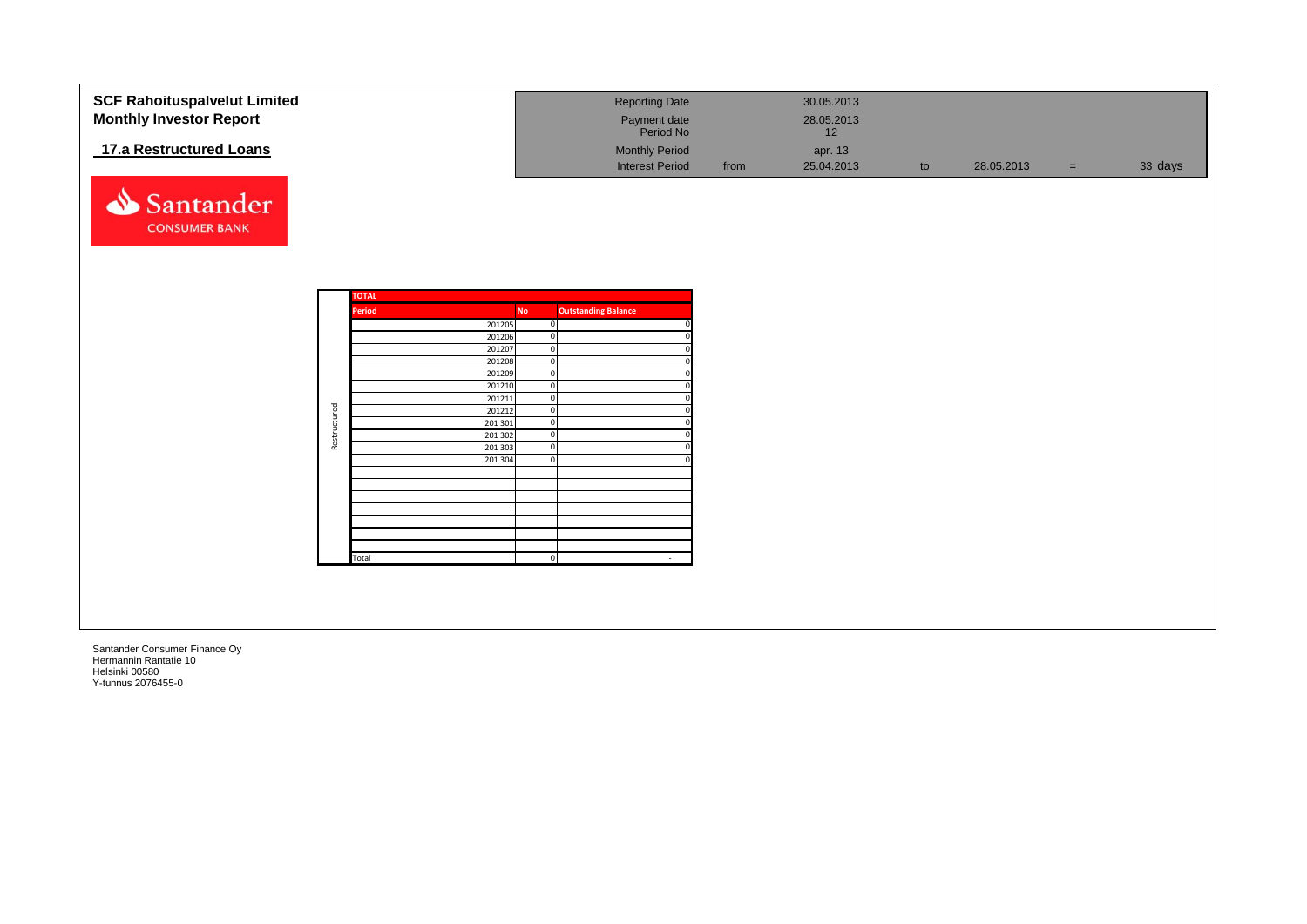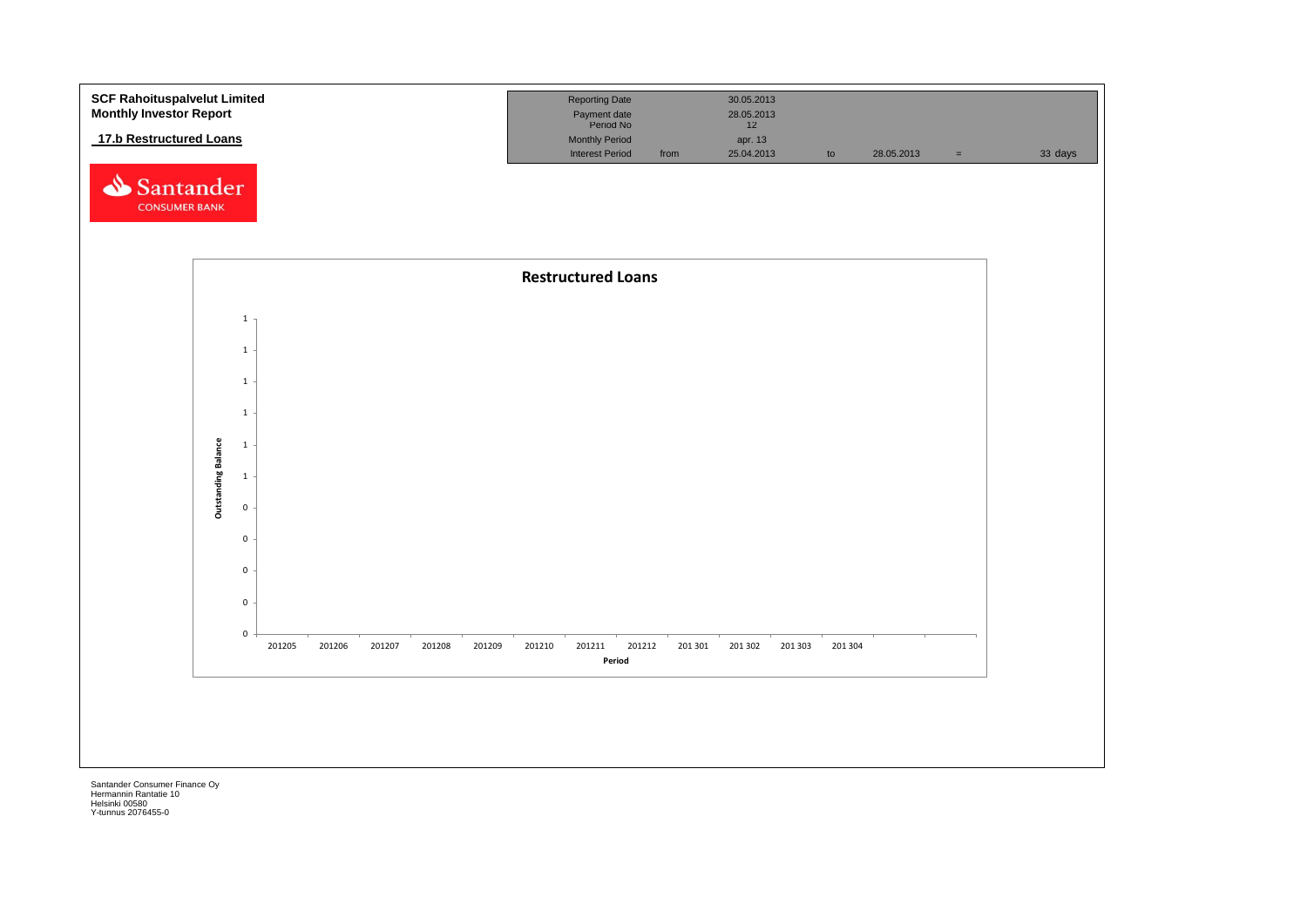| <b>SCF Rahoituspalvelut Limited</b> | <b>Reporting Date</b>     |      | 30.05.2013 |            |   |         |  |
|-------------------------------------|---------------------------|------|------------|------------|---|---------|--|
| <b>Monthly Investor Report</b>      | Payment date<br>Period No |      | 28.05.2013 |            |   |         |  |
| 18. Defaults, recoveries and loss   | <b>Monthly Period</b>     |      | apr. 13    |            |   |         |  |
|                                     | <b>Interest Period</b>    | from | 25.04.2013 | 28.05.2013 | = | 33 days |  |



|                 |                                 | <b>Recovery</b><br>Quarter |                   | 2012 3                    |      |                   | 20124                     |         |
|-----------------|---------------------------------|----------------------------|-------------------|---------------------------|------|-------------------|---------------------------|---------|
| Default Quarter | <b>Default</b><br><b>Amount</b> | No Of Loans                | <b>Recoveries</b> | Cum.<br><b>Recoveries</b> | Loss | <b>Recoveries</b> | Cum.<br><b>Recoveries</b> | Loss    |
| 2012 03         | 263 458                         | 23.                        |                   |                           |      | 128 273           | 128 273                   | 135 184 |
| 2012 04         | 356 966                         |                            |                   |                           |      | 93 797            | 93 797                    | 263 168 |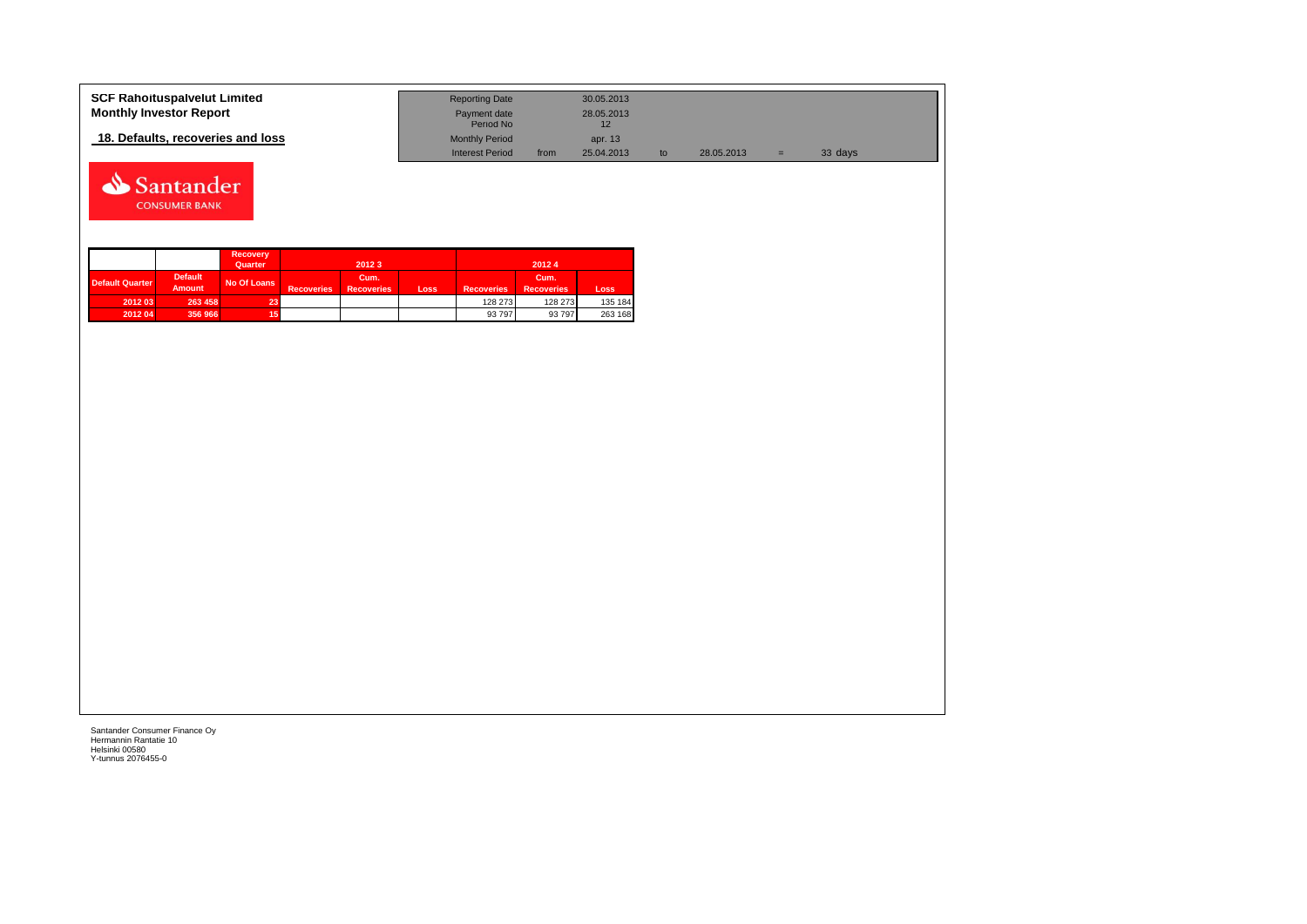| <b>SCF Rahoituspalvelut Limited</b><br><b>Monthly Investor Report</b>                                                                                                                                                                                                                                                                                                                 |                  | <b>Reporting Date</b><br>Payment date                                                                                                                                                                                | 30.05.2013<br>28.05.2013    |    |            |     |         |
|---------------------------------------------------------------------------------------------------------------------------------------------------------------------------------------------------------------------------------------------------------------------------------------------------------------------------------------------------------------------------------------|------------------|----------------------------------------------------------------------------------------------------------------------------------------------------------------------------------------------------------------------|-----------------------------|----|------------|-----|---------|
| 19. Priority of Payments                                                                                                                                                                                                                                                                                                                                                              |                  | Period No<br><b>Monthly Period</b><br><b>Interest Period</b><br>from                                                                                                                                                 | 12<br>apr. 13<br>25.04.2013 | to | 28.05.2013 | $=$ | 33 days |
| ⇘<br>Santander<br><b>CONSUMER BANK</b>                                                                                                                                                                                                                                                                                                                                                |                  |                                                                                                                                                                                                                      |                             |    |            |     |         |
| <b>Purchaser Priority of Payments</b>                                                                                                                                                                                                                                                                                                                                                 |                  |                                                                                                                                                                                                                      |                             |    |            |     |         |
| Purchaser Available Distribution Amount                                                                                                                                                                                                                                                                                                                                               | $+$              | 17 291 281,25 EUR                                                                                                                                                                                                    |                             |    |            |     |         |
| Senior Expenses                                                                                                                                                                                                                                                                                                                                                                       |                  | 2 375,01 EUR                                                                                                                                                                                                         |                             |    |            |     |         |
| Servicing Fee                                                                                                                                                                                                                                                                                                                                                                         |                  | 125 948,28 EUR                                                                                                                                                                                                       |                             |    |            |     |         |
| Interest on Loan to Issuer                                                                                                                                                                                                                                                                                                                                                            |                  | 1 170 181,96 EUR                                                                                                                                                                                                     |                             |    |            |     |         |
| Principal on Loan to Issuer                                                                                                                                                                                                                                                                                                                                                           |                  | 15 992 776,00 EUR                                                                                                                                                                                                    |                             |    |            |     |         |
| Principal on Purchaser Subordinated Loan                                                                                                                                                                                                                                                                                                                                              |                  | <b>EUR</b><br>$\sim$                                                                                                                                                                                                 |                             |    |            |     |         |
| <b>Issuer Priority of Payments</b><br><b>Issuer Available Distribution Amount</b><br>Senior Expenses<br>Net Swap Payments<br>Interest Notes Class A<br>Payments to Liquidity Provider<br>Principal Payments on Class A<br>Interest Notes Class B<br>Principal Payments Class B<br>Payments to Reserve Fund<br>Interest Issuer Subordinated Loan<br>Principal Issuer Subordinated Loan | $\ddot{}$        | 24 393 336,26 EUR<br>1 083,34 EUR<br>238 657,24 EUR<br>173 032,00 EUR<br>72 293,85 EUR<br>15 992 776,00 EUR<br>89 064,00 EUR<br><b>EUR</b><br>$\sim 10$<br>7 229 385,00 EUR<br>20 662,79 EUR<br><b>EUR</b><br>$\sim$ |                             |    |            |     |         |
| <b>Termination Payment Swap Counterparty</b>                                                                                                                                                                                                                                                                                                                                          |                  | <b>EUR</b><br>$\blacksquare$                                                                                                                                                                                         |                             |    |            |     |         |
| Payment to Purchaser                                                                                                                                                                                                                                                                                                                                                                  |                  | 576 382,04 EUR                                                                                                                                                                                                       |                             |    |            |     |         |
| <b>Purchaser Priority of Payments: Second Pass</b><br><b>Available Distribution Amount</b><br>Servicer Advance Fund Replenishment<br>Interest on Purchaser Subordinated Loan (SAF)<br>Principal on Purchaser Subordinated Loan (SAF)<br>Payment of residual funds to Seller                                                                                                           | $\ddot{}$<br>$=$ | 576 382,04 EUR<br><b>EUR</b><br>$\sim$<br>285,82 EUR<br><b>EUR</b><br>$\sim$<br>576 096,22 EUR                                                                                                                       |                             |    |            |     |         |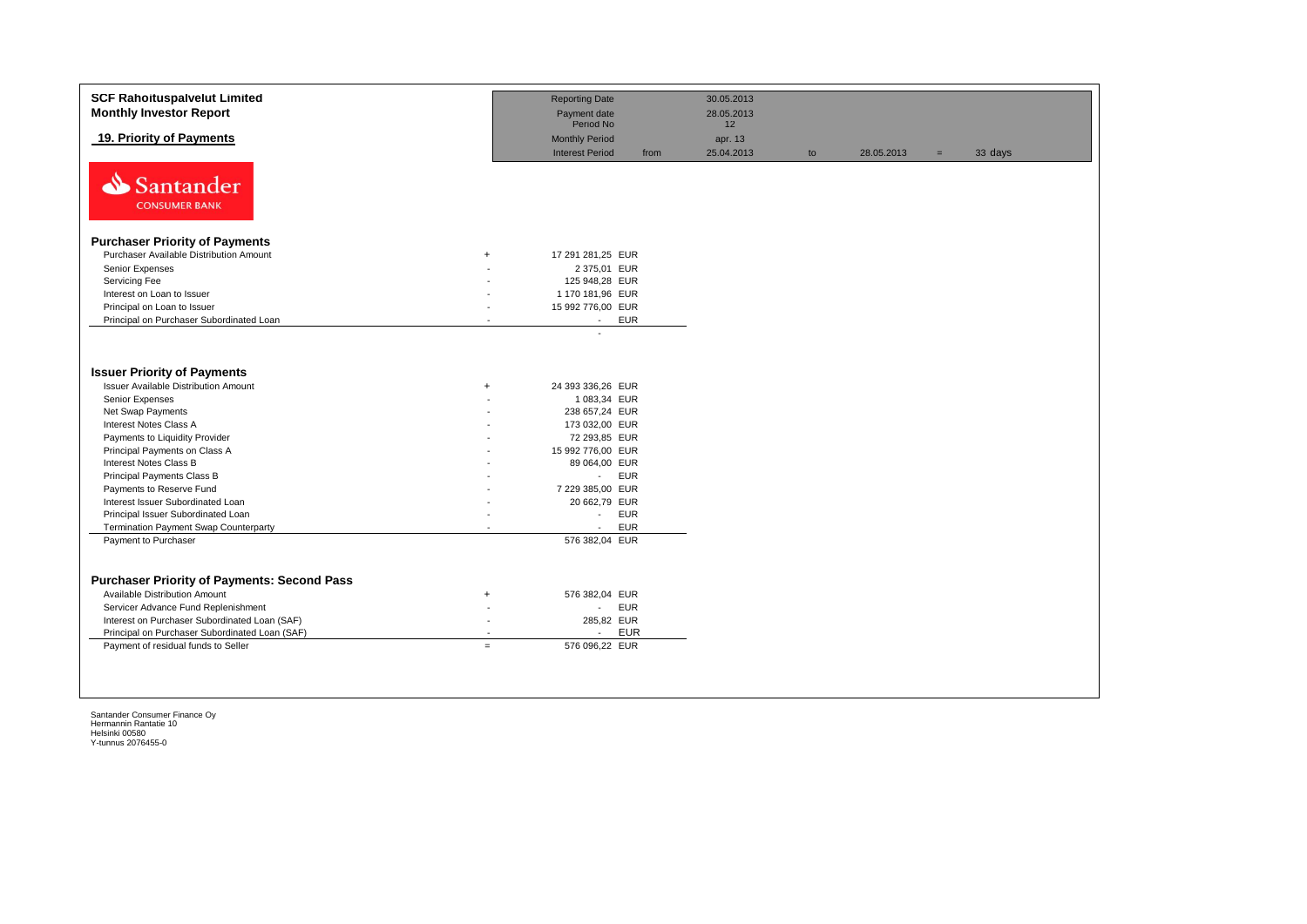| <b>SCF Rahoituspalvelut Limited</b><br><b>Monthly Investor Report</b> |                                        | <b>Reporting Date</b><br>Payment date | 30.05.2013<br>28.05.2013 |    |            |                |  |
|-----------------------------------------------------------------------|----------------------------------------|---------------------------------------|--------------------------|----|------------|----------------|--|
|                                                                       |                                        | Period No                             | 12                       |    |            |                |  |
| <b>20. Transaction Costs</b>                                          |                                        | <b>Monthly Period</b>                 | apr. 13                  |    |            |                |  |
|                                                                       |                                        | <b>Interest Period</b>                | 25.04.2013<br>from       | to | 28.05.2013 | 33 days<br>$=$ |  |
| Santander<br><b>CONSUMER BANK</b>                                     |                                        |                                       |                          |    |            |                |  |
| <b>Transaction Costs</b>                                              | <b>All Notes</b>                       | Class A                               | <b>Class B</b>           |    |            |                |  |
| Senior Expenses                                                       | 2 375,01 EUR                           |                                       |                          |    |            |                |  |
| Interest accrued for the Period                                       | 262 096,00 EUR                         | 173 032,00 EUR                        | 89 064,00 EUR            |    |            |                |  |
| Cumulative Interest accrued                                           | 4 980 456,00 EUR                       | 3843270,00 EUR                        | 1 137 186.00 EUR         |    |            |                |  |
| <b>Interest Payments</b>                                              | 262 096,00 EUR                         | 173 032,00 EUR                        | 89 064.00 EUR            |    |            |                |  |
| <b>Cumulative Interest Payments</b>                                   | 4 980 456,00 EUR                       | 3843270,00 EUR                        | 1 137 186,00 EUR         |    |            |                |  |
| Interest accrued on Subordinated Loans for the Period                 | 20 948,60 EUR                          |                                       |                          |    |            |                |  |
| Cumulative Interest accrued on Subordinated Loans                     | 258 055,23 EUR                         |                                       |                          |    |            |                |  |
| Interest Payments on Subordinated Loans                               | 20 948,60 EUR                          |                                       |                          |    |            |                |  |
| Cumulative Interest Payments on Subordinated Loans                    | 258 055,23 EUR                         |                                       |                          |    |            |                |  |
| Unpaid Interest for the Period                                        | <b>EUR</b><br>$\overline{\phantom{a}}$ |                                       |                          |    |            |                |  |
| <b>Cumulative Unpaid Interest</b>                                     | <b>EUR</b><br>$\overline{\phantom{a}}$ |                                       |                          |    |            |                |  |
|                                                                       |                                        |                                       |                          |    |            |                |  |
|                                                                       |                                        |                                       |                          |    |            |                |  |
|                                                                       |                                        |                                       |                          |    |            |                |  |
|                                                                       |                                        |                                       |                          |    |            |                |  |
|                                                                       |                                        |                                       |                          |    |            |                |  |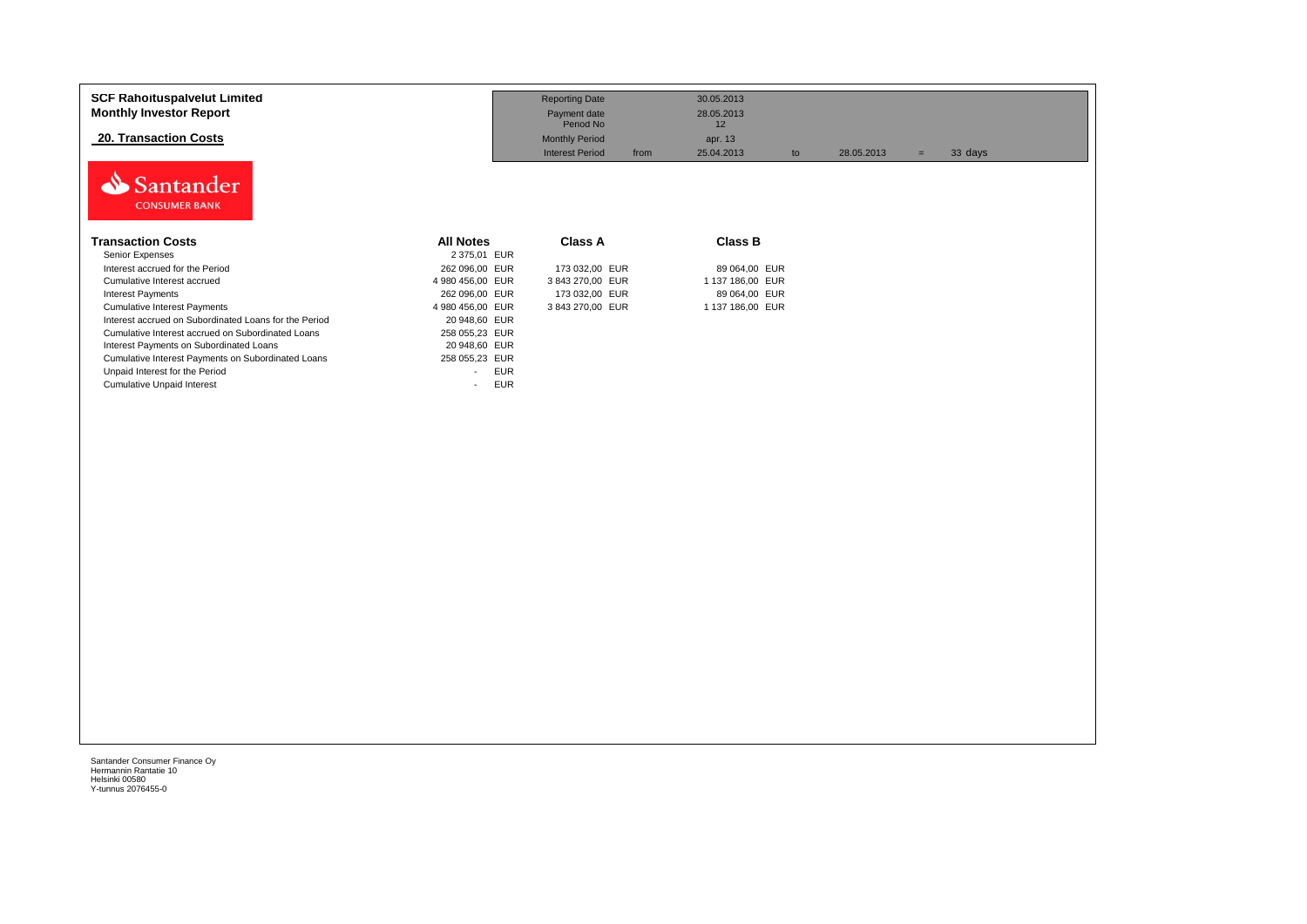| <b>SCF Rahoituspalvelut Limited</b><br><b>Monthly Investor Report</b><br>21. Swap Counterparty Data                                                                                                                     |                                                                                                                             | <b>Reporting Date</b><br>Payment date<br>Period No<br><b>Monthly Period</b><br><b>Interest Period</b><br>from | 30.05.2013<br>28.05.2013<br>12<br>apr. 13<br>25.04.2013 | to | 28.05.2013 | $=$ | 33 days |
|-------------------------------------------------------------------------------------------------------------------------------------------------------------------------------------------------------------------------|-----------------------------------------------------------------------------------------------------------------------------|---------------------------------------------------------------------------------------------------------------|---------------------------------------------------------|----|------------|-----|---------|
| Santander<br><b>CONSUMER BANK</b>                                                                                                                                                                                       |                                                                                                                             |                                                                                                               |                                                         |    |            |     |         |
| <b>Swap Counterparty Data</b><br>Swap Counterparty Provider<br>Swap Rating Trigger Breach<br>Swap Collateral posted                                                                                                     | Banco Santander SA<br>yes<br>541 579,67 EUR                                                                                 | Based on calculations as of 24th May 2013                                                                     |                                                         |    |            |     |         |
| <b>Swap Data</b><br>Swap Type<br>Swap Average Performing Balance<br>1M Euribor (Notes, Swap)<br>Gross Amount Due to Swap Counterparty<br>Gross Amount Due from Swap Counterparty<br>Net Amount Due to Swap Counterparty | Fixed Floating Interest Rate Swap<br>240 517 889,21 EUR<br>0,1180 %<br>1 171 265,30 EUR<br>932 608,06 EUR<br>238 657,24 EUR |                                                                                                               |                                                         |    |            |     |         |
|                                                                                                                                                                                                                         |                                                                                                                             |                                                                                                               |                                                         |    |            |     |         |
|                                                                                                                                                                                                                         |                                                                                                                             |                                                                                                               |                                                         |    |            |     |         |
| Santander Consumer Finance Oy                                                                                                                                                                                           |                                                                                                                             |                                                                                                               |                                                         |    |            |     |         |